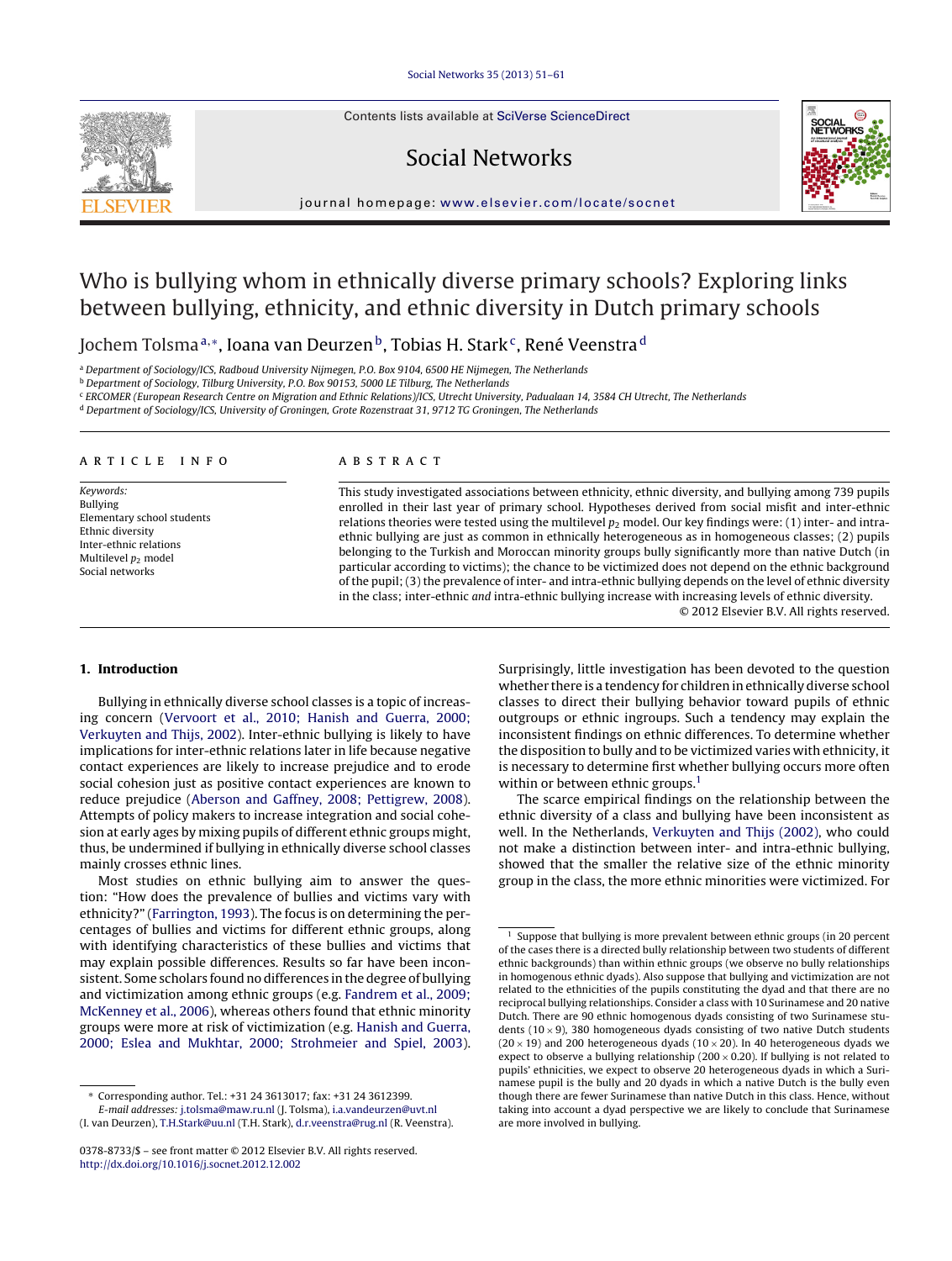the U.S., [Hanish](#page-10-0) [and](#page-10-0) [Guerra](#page-10-0) [\(2000\)](#page-10-0) found that attending ethnically integrated schools decreased the chance to be victimized for minority groups. In contrast, [Vervoort](#page-10-0) et [al.](#page-10-0) [\(2010\),](#page-10-0) who also could not make a distinction between inter-ethnic and intra-ethnic bullying, showed that overall victimization is more prevalent in classes with a higher percentage of ethnic minorities. But similarly to studies that looked at ethnic differences in bullying, studies on the relationship between the ethnic diversity of a class and bullying overlooked that ethnic diversity may affect inter- and intra-ethnic bullying differently.

This study contributes to the existing body of knowledge on bullying in multi-ethnic settings by taking a 'who-is-bullying-whom' perspective. We hereby follow recent research on inter-status and inter-gender bullying (e.g. [Rodkin](#page-10-0) [and](#page-10-0) [Berger,](#page-10-0) [2008;](#page-10-0) [Sijtsema](#page-10-0) et [al.,](#page-10-0) [2009;](#page-10-0) [Veenstra](#page-10-0) et [al.,](#page-10-0) [2007\).](#page-10-0) This perspective enables us to scrutinize inter- and intra-ethnic bullying and allows us to explain bullying relationships with dyad characteristics (e.g. whether the two pupils that constitute the dyad share the same ethnic background or not), next to individual level characteristics (e.g. ethnicity of the potential perpetrator/victim). Because we have information on bullying relationships within 36 classes of differing levels of ethnic heterogeneity, we are also able to investigate how ethnic diversity of the class affects both inter- and intra-ethnic bullying. To assess these associations, we will control extensively for characteristics of bullies, victims and classes known from previous research to be associated with bullying.

Our hypotheses on the associations between on the one hand the ethnic composition of the dyad, the ethnicity of the pupils and the level of ethnic diversity of the classroom, with on the other hand, bullying, are derived from social misfit theory [\(Wright](#page-10-0) et [al.,](#page-10-0) [1986\)](#page-10-0) and dominant theories in the inter-ethnic relations research tradition such as conflict theory ([Bobo](#page-10-0) [and](#page-10-0) [Hutchings,](#page-10-0) [1996\)](#page-10-0) and contact theory ([Allport,](#page-10-0) [1954;](#page-10-0) [Pettigrew](#page-10-0) [and](#page-10-0) [Tropp,](#page-10-0) [2006\).](#page-10-0) As we will show below, ultimately, contact theory and conflict theory predict contradictory outcomes.

To test our expectations we will use data from the primary school sample of The Arnhem School Study (TASS) [\(Stark](#page-10-0) [and](#page-10-0) [Flache,](#page-10-0) [2012;](#page-10-0) [Stark](#page-10-0) et [al.,](#page-10-0) [2013\),](#page-10-0) conducted in five multi-ethnic city districts in the mid-sized Dutch city of Arnhem at the end of 2007 and the beginning of 2008. We have complete network information for 36 classrooms, distributed over 26 schools. TASS is an ethnically rich dataset, with 50 different ethnic groups and a substantial variation in the levels of ethnic minorities across classrooms (ranging from 3.4 percent to 95.5 percent ethnic minority pupils).

In this contribution, we will apply the multilevel  $p_2$  model ([Zijlstra](#page-10-0) et [al.,](#page-10-0) [2006\)](#page-10-0) to analyze the 36 networks simultaneously. The multilevel  $p_2$  model enables us to take into account characteristics of dyads (a dyad is constituted by two pupils in the same classroom), individual pupils and the classroom. This enables us to answer the following research questions:

- (1) For primary school children, does bullying behavior manifest more within one's own ethnic group or more toward ethnic outgroups, and to what extent?
- (2) How does the prevalence of bullies and victims vary with ethnicity?
- (3) To what extent is ethnic diversity of the class related to interand intra-ethnic bullying?

# **2. Hypotheses**

## 2.1. The ethnic mix of potential bully–victim pairs

Social misfit theory was proposed to explain the complex relationship between personal behavior and group acceptance or rejection ([Wright](#page-10-0) et [al.,](#page-10-0) [1986\).](#page-10-0) The term social misfit is used to describe individuals whose own characteristics deviate from what is normative for the group. In line with misfit theory, [Eslea](#page-10-0) [and](#page-10-0) [Mukhtar](#page-10-0) [\(2000\)](#page-10-0) and [Strohmeier](#page-10-0) [and](#page-10-0) [Spiel](#page-10-0) [\(2003\)](#page-10-0) argue that ethnic non-native pupils experience more victimization (by natives) than native pupils because they lack necessary cultural skills related to the dominant native culture.

But more generally, ethnicity may act as a signal for differences. If members of ethnic outgroups display strong differences in cultural practices or do not act in line with cultural norms of one's own ethnic group, this may mark them as social misfits. For example, a Moroccan can be regarded as a social misfit by both Dutch and Surinamese pupils, because of the different cultural norms and practices that exist between these ethnic groups. If we assume that within-group differences in practices and cultural norms are smaller than between-group differences, we may expect bullying to be more common between two pupils of different ethnic backgrounds than between students with the same ethnic background (Hypothesis 1).

Prejudicial attitudes among pupils may also explain why interethnic bullying is more prevalent than intra-ethnic bullying. Prejudice is an important predictor of ethnic hostile behavior [\(Schulz](#page-10-0) [and](#page-10-0) [Six,](#page-10-0) [1996\),](#page-10-0) and bullying someone because of his/her ethnicity – which is labeled as 'racist bullying' – is clearly a form of ethnic hostile behavior [\(Verkuyten](#page-10-0) [and](#page-10-0) [Thijs,](#page-10-0) [2002\).](#page-10-0) Although inter-ethnic bullying is not necessarily racist bullying (a native Dutch may pick Moroccan classmates to bully for other reasons than their ethnicity), only inter-ethnic bullying can be racist bullying. Because prejudicial attitudes are widespread, both among adults and adolescents [\(Tolsma](#page-10-0) et [al.,](#page-10-0) [2012;](#page-10-0) [Verkuyten](#page-10-0) [and](#page-10-0) [Steenhuis,](#page-10-0) [2005\),](#page-10-0) and we further assume that these prejudicial attitudes constitute an additional reason for a bully to pick a victim from an ethnic outgroup, we would come to the same expectation, namely that inter-ethnic bullying is more common than intra-ethnic bullying.

#### 2.2. Ethnicity of bullies

There are not only reasons to expect that bullying mainly occurs between ethnic groups, but also that certain ethnic groups are more likely to be involved in this behavior. Potential bullies are less likely to engage in bullying if they fear disapproval from their peers ([Veenstra](#page-10-0) et [al.,](#page-10-0) [2010\).](#page-10-0) In agreement with the homophily principle, which states that persons like to meet and mingle with similar others, even without a necessary dislike for 'the other' [\(McPherson](#page-10-0) et [al.,](#page-10-0) [2001\),](#page-10-0) previous research showed that relevant peers are mostly co-ethnics [\(Baerveldt](#page-10-0) et [al.,](#page-10-0) [2007\).](#page-10-0)

In a study among Dutch children aged 10–13, [Verkuyten](#page-10-0) [\(2003\)](#page-10-0) showed that Turkish children scored higher on ethnic identification compared to Dutch children, and that higher ingroup identification was related to a more positive evaluation of ingroup bullies. The same study suggested that Dutch children were less tolerant of bullying than Turkish children. We assume that the mechanisms relating the strength of ethnic identification to tolerance toward bullies holds for all ethnic (minority) groups. Thus because relevant peers of pupils from non-Western ethnic groups are likely to be from non-Western descent themselves and are expected to be more tolerant toward bullying, we expect that pupils from non-Western ethnic groups are more involved in bullying as perpetrators than native Dutch (Hypothesis 2).

The present study is one of the first to explore the relationship between ethnicity and bullying and victimization, while taking into account characteristics of dyads and of school classes. We do not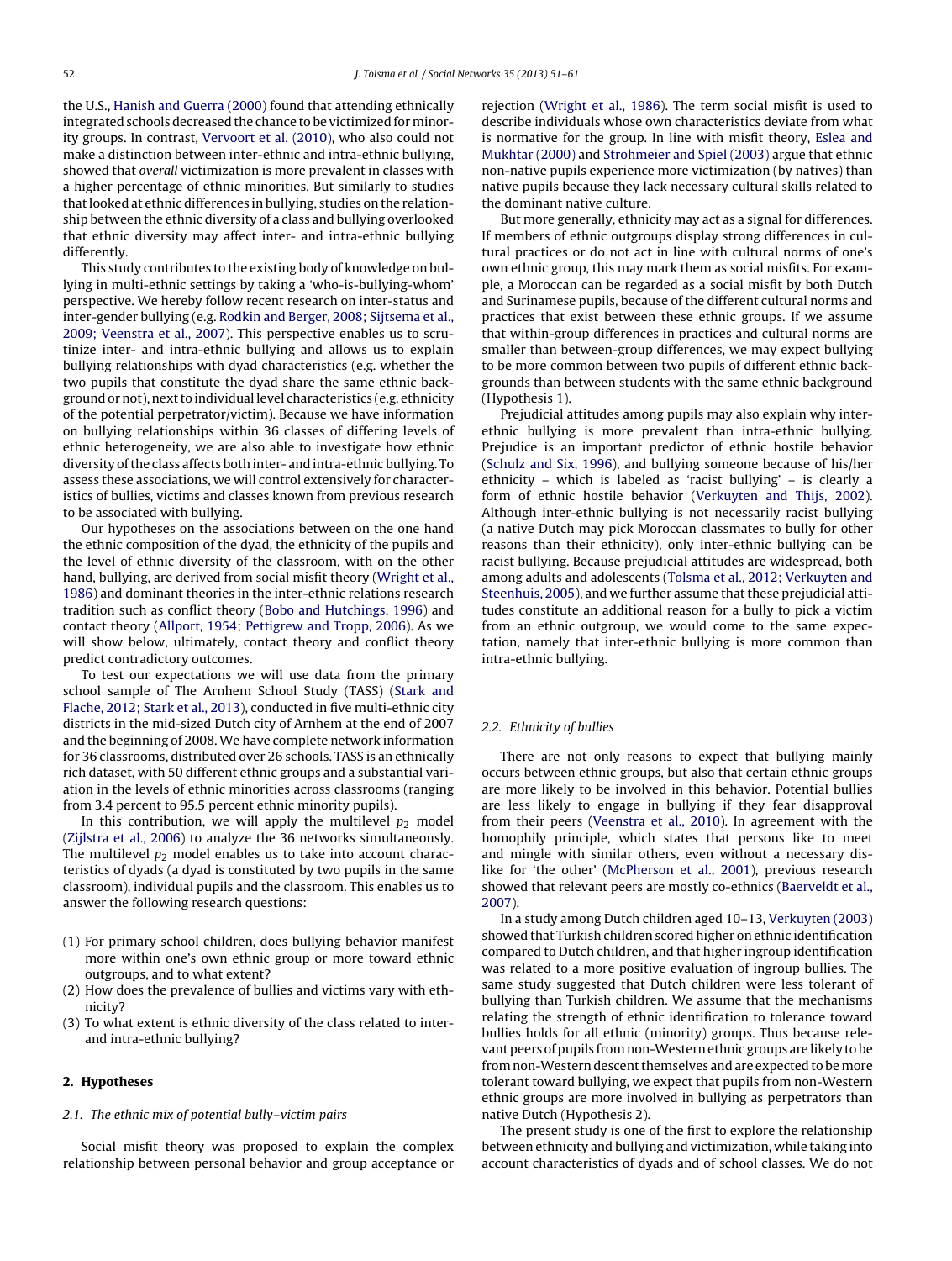have a priori expectations on the effect of ethnic background on the chance to become a victim.2

# 2.3. Ethnic diversity of the class and bullying

Bullying behavior implies the existence of a power imbalance between bullies and victims. A consistent finding in bullying research is that bullies target victims that are rejected, do not receive social support from their peers, and are, as a consequence, not likely to be defended ([Hodges](#page-10-0) et [al.,](#page-10-0) [1997;](#page-10-0) [Ladd](#page-10-0) et [al.,](#page-10-0) [1997;](#page-10-0) [Veenstra](#page-10-0) et [al.,](#page-10-0) [2010\).](#page-10-0) As stated above, relevant peers, or friends – whom we assume are most likely to provide social support – will mainly be found among co-ethnics [\(Hallinan](#page-10-0) [and](#page-10-0) [Williams,](#page-10-0) [1989;](#page-10-0) Quillian and Campbell, [2003\).](#page-10-0) In more ethnically diverse classes, the chance that a (randomly picked) pair of students has the same ethnicity decreases (i.e. ethnically homogenous dyads are rare). Thus overall, the chance for pupils to find fellow pupils with the same ethnicity that might defend them decreases with increasing ethnic diversity. Based on this line of reasoning, we expect that overall prevalence of bullying will increase in more ethnically diverse classes (Hypothesis 3). That said, inter- and intra-ethnic bullying may not necessarily increase at the same rate.

One of the dominant theories in inter-ethnic relations research, and one which has received ample empirical support, is contact theory ([Allport,](#page-10-0) [1954;](#page-10-0) [Pettigrew](#page-10-0) [and](#page-10-0) [Tropp,](#page-10-0) [2006\).](#page-10-0) Intergroup contact reduces prejudice, especially under 'Allport's' optimal conditions; when groups have equal status and common goals, when groups have to cooperate and when intergroup contactis supported by authorities. In more ethnically diverse classes, opportunities for inter-ethnic contact increase. [Wagner](#page-10-0) et [al.](#page-10-0) [\(2003\)](#page-10-0) showed that when inter-ethnic contact opportunities increased in classrooms, actual inter-ethnic contact increased as well (cf. [Quillian](#page-10-0) [and](#page-10-0) [Campbell,](#page-10-0) [2003\).](#page-10-0) As inter-ethnic contact reduces ethnic prejudice – especially among our age group and in ongoing situations such as primary school classes where some degree of contact will be unavoidable ([Pettigrew](#page-10-0) [and](#page-10-0) [Tropp,](#page-10-0) [2006\)](#page-10-0) – we expect that with increasing ethnic diversity, inter-ethnic bullying decreases relative to intra-ethnic bullying (Hypothesis 4). If both Hypotheses 3 and 4 hold true, overall levels of bullying will increase, although inter-ethnic bullying at a slower rate.

Hypothesis 4 can also be derived from social misfit theory if we assume that in more ethnically diverse classes, ethnicity becomes a less important signal for someone's otherness. As a consequence, bullying someone for his/her ethnicity will be less prevalent in more ethnically diverse classes, and bullying will become relatively less common within ethnically mixed pupil pairs compared to ethnically homogenous pupil pairs. However, if we follow the reasoning as outlined in conflict theory ([Bobo](#page-10-0) [and](#page-10-0) [Hutchings,](#page-10-0) [1996\),](#page-10-0) we would come to a contradictory hypothesis, at least for native Dutch pupils.

Conflict theory states that with larger sizes of ethnic outgroups present in the direct living environment, feelings of ethnic threat will increase. Actual or perceived ethnic group threat increases prejudicial attitudes [\(Quillian,](#page-10-0) [1995;](#page-10-0) [Scheepers](#page-10-0) et [al.,](#page-10-0) [2002\)](#page-10-0) and, as a likely consequence of prejudice, presumably inter-ethnic bullying.We argue that perceived ethnic threat may also increase among pupils if the size of the ethnic outgroup increases in the classroom (cf. [St.](#page-10-0) [John](#page-10-0) [and](#page-10-0) [Lewis,](#page-10-0) [1975\).](#page-10-0) Higher levels of ethnic diversity in the class are not, however, synonymous with larger ethnic outgroup sizes. For example, consider two classrooms: class 1 with 80

percent native Dutch and 20 percent Moroccan pupils, and class 2 with 80 percent native Dutch, 10 percent Moroccan pupils and 10 percent Surinamese pupils. Class 2 is more ethnically diverse than class 1 (i.e. the chance that two randomly picked students have a different ethnic background is higher), but for native Dutch the relative outgroup size is constant between classes (20 percent). Empirically, increasing ethnic diversity in (our sample of) Dutch school classes amounts to an increasing ethnic outgroup size for native Dutch, and to a decreasing ethnic outgroup size for ethnic minorities ([Appendix](#page-9-0) [A\).](#page-9-0) Thus, following conflict theory, we expect that with increasing ethnic diversity, native Dutch will bully more inter-ethnically and ethnic minorities will bully less interethnically (Hypothesis 5). If both Hypotheses 3 and 5 hold true, overall levels of bullying will increase, but for native Dutch, interethnic bullying will increase at a faster rate.

Both the conflict mechanism and the contact mechanism may operate at the same time; some pupils may feel threatened by larger ethnic outgroup sizes, others may foremost experience more positive intergroup contact. The debate as to which mechanism dominates – and under which circumstances and for whom – has just begun ([Savelkoul](#page-10-0) et [al.,](#page-10-0) [2011\),](#page-10-0) but, ultimately contact theory and conflict theory predict contradictory outcomes; Hypothesis 4 and 5 cannot hold true simultaneously.

#### 2.4. Previously identified correlates of bullies and victims

In order to answer the second research question, How does the prevalence of bullies and victims vary with ethnicity?, we argued above that it is necessary to adopt a who-with-whom perspective and to control for the ethnic composition of dyads constituted by two pupils of the same class, and for the level of ethnic diversity of the class. Because previous studies showed that bullies are stronger and more popular than their victims ([Olweus,](#page-10-0) [1993;](#page-10-0) [Sijtsema](#page-10-0) et [al.,](#page-10-0) [2009\),](#page-10-0) we will also control for sporting abilities (as a proxy for physical strength) and how popular pupils are, as perceived by their classmates. Boys are more likely to be involved in general bullying and physical bullying than girls, although girls are more often involved in relational bullying. Boys are less likely to be victimized [\(Veenstra](#page-10-0) et [al.,](#page-10-0) [2005;](#page-10-0) [Scheithauer](#page-10-0) et [al.,](#page-10-0) [2006\).](#page-10-0) We therefore decided to take into account the gender of the pupils as well. The more friends a pupil has, the less likely it is that s/he will be picked as a victim ([Ladd](#page-10-0) et [al.,](#page-10-0) [1997;](#page-10-0) [Sainio](#page-10-0) et [al.,](#page-10-0) [2011\).](#page-10-0) Bullies (in particular female bullies) have less friends than non-bullies ([Mouttapa](#page-10-0) et [al.,](#page-10-0) [2004\).](#page-10-0) As a final control variable at the pupil level we therefore controlled for the number offriendship nominations each pupil received. Members of an ethnic outgroup may be regarded as social misfits due to differing religious practices (cf. [Eslea](#page-10-0) [and](#page-10-0) [Mukhtar,](#page-10-0) [2000\).](#page-10-0) Unfortunately, we only have information on religious affiliation available to us and religious affiliation and ethnic background overlap too strongly in our dataset to include them simultaneously in our explanatory models. At the class-level, we take into account the size of the class since class size has been found to be associated with the occurrence of bullying behavior, although scholars have reached mixed findings ([Khoury-Kassabri](#page-10-0) et [al.,](#page-10-0) [2004;](#page-10-0) [Verkuyten](#page-10-0) [and](#page-10-0) [Thijs,](#page-10-0) [2002;](#page-10-0) [Wolke](#page-10-0) et [al.,](#page-10-0) [2001\).](#page-10-0)

Ethnic diversity of local living environments is supposedly related to lower levels of social cohesion, both between and within ethnic groups [\(Putnam,](#page-10-0) [2007\).](#page-10-0) But the negative effect of ethnic diversity in communities upon indicators of social cohesion is, when observed at all, to a large extent explained by the mean socio-economic status of the community ([Tolsma](#page-10-0) et [al.,](#page-10-0) [2009\).](#page-10-0) In a similar vein, higher prevalence of bullying in ethnically more diverse classrooms may actually be a consequence of the lower average socio-economic status in these classes. Accordingly, we aim to control for class SES as well, although it will remain unclear

 $2\,$  Social misfit theory cannot be applied to derive a hypothesis on the relationship between one's ethnicity and victimization; whether members of a specific ethnic category are regarded as misfits, and hence as potential victims, depends on the ethnicity of the bully.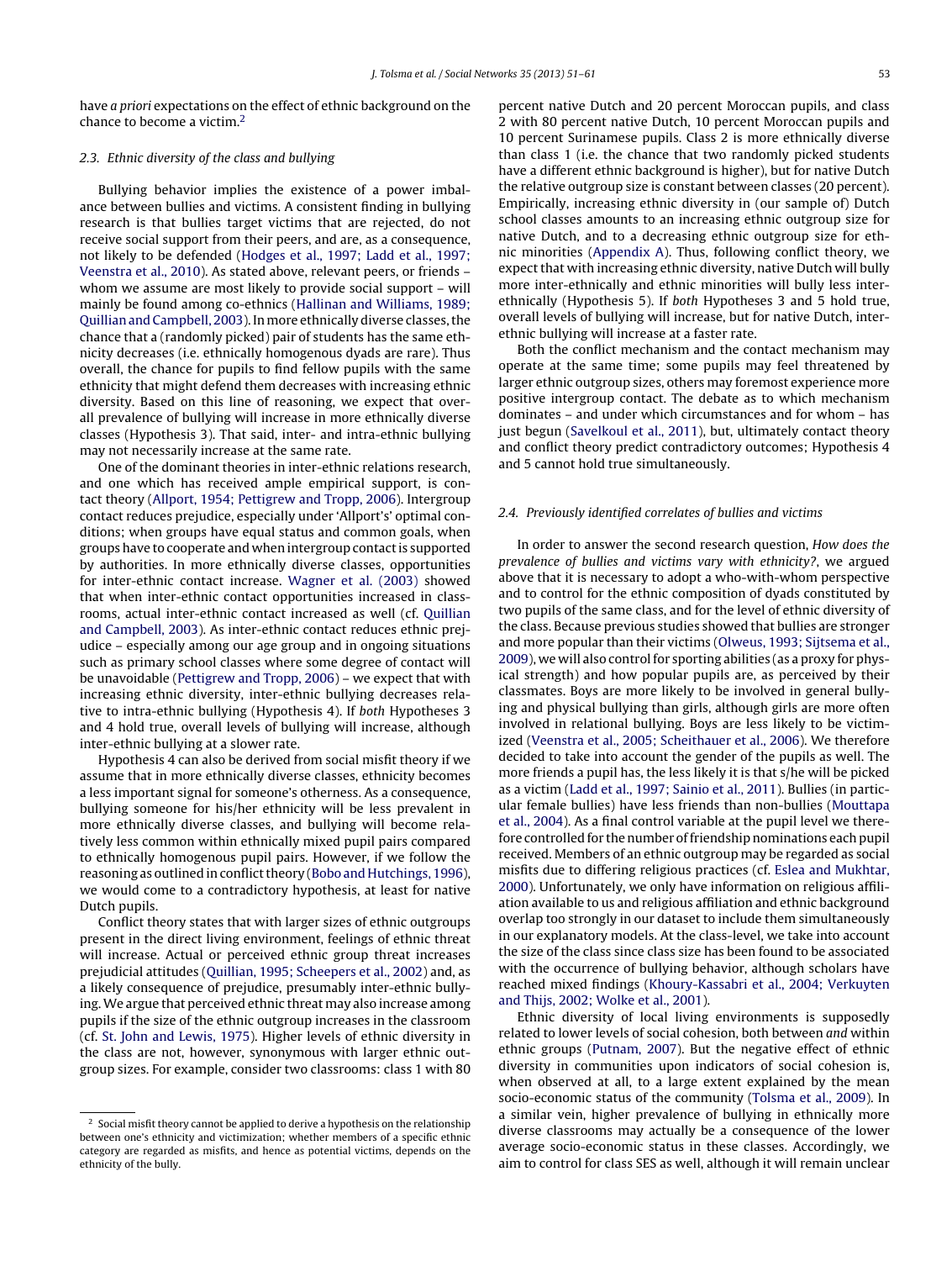whether the mean SES of a class is the actual cause or 'merely' interprets a possible effect of ethnic diversity.

#### **3. Method**

# 3.1. Data

To test our hypotheses we made use of the second wave of the Primary School Module of The Arnhem School Study (TASS) ([Stark](#page-10-0) [and](#page-10-0) [Flache,](#page-10-0) [2012;](#page-10-0) [Stark](#page-10-0) et [al.,](#page-10-0) [2013\).](#page-10-0) The data were collected in the winter of 2007–2008 in five multi-ethnic city districts in the mid-sized Dutch city of Arnhem. The respondents were enrolled in their last year of primary school (median age  $11$ ).<sup>3</sup> Parents' passive consent for pupils' participation was requested in cooperation with the schools, and in four languages (Dutch, English, Arabic, and Turkish). The overall response rate was 94.2 percent. Non-response was due to parents' refused participation of their child (2.3 percent) or because children were ill when the questionnaire was administered (3.5 percent). Pupils were asked to fill in a paper questionnaire under the supervision of a trained research assistant.

#### 3.2. The multilevel  $p_2$  model

Our dependent variable ismeasured atthe dyadic level; whether or not a bullying relationship is present or absent in the pair of directed ties of the dyad constituted by two pupils within the same classroom. One bully can target several victims and one victim can be targeted by several bullies, thus, the bullying relationships – the bully–victim dyads – are nested in both the sender (pupils who are naming classmates whom they bully and by whom they are bullied) and the receiver (pupils who are named as victim or as bully). Moreover, pupils are nested within classes, which can be seen as autonomous social networks, stable in time and with identifiable borders. Our working sample consists of 15,344 dyads cross-nested in 739 pupils (i.e. 739 senders and 739 receivers) nested in 36 classes. By taking dyads as our unit of analysis, we implicitly control for opportunities for inter- and intra-ethnic bullying, as interand intra-ethnic dyads are represented in proportion to the level of ethnic diversity in the classroom.

In order to accommodate the nested structure of this type of data, we apply the multilevel  $p_2$  model [\(Zijlstra](#page-10-0) et [al.,](#page-10-0) [2006\).](#page-10-0)<sup>4</sup> Although the  $p_2$  model does not take into account that pupils may be arranged in more complex network structures than dyads (e.g. triangular or tetradic structures), the  $p_2$  model permits multilevel modeling. Because our focus is in part on fixed and random effects of sender/receiver and class characteristics on bullying, we opted for the multilevel  $p_2$  model rather than alternative approaches such as exponential random graph modeling [\(Robins](#page-10-0) et [al.,](#page-10-0) [2007\).](#page-10-0)

The multilevel  $p_2$  model can be viewed as the random effects multinomial logistic regression model for dyads. It models the likelihood that one of the four possible relationships in a dyad is observed: (1) pupil i bullies pupil j, but pupil j does not bully pupil  $i$ ; (2) pupil *j* bullies pupil *i*, but pupil *i* does not bully pupil *j*; (3) pupil  $i$  and  $j$  bully each other; (4) pupil  $i$  and  $j$  do not bully each other. The general model parameters are density and reciprocity.With the density parameter, the likelihood that there is a bullying relationship in the directed ties of each dyad is modeled. The reciprocity parameter models the likelihood that bully–victim relationships are reciprocated. Because we set out to explain the likelihood of a bullying relationship in the directed ties ofthe dyad, we further modeled the density parameter by characteristics of the dyad (ethnically mixed

or homogeneous), and by random and fixed effects of the sender, the receiver (e.g. ethnicity), and the class (e.g. ethnic diversity). Reciprocity is not the focus of this study and no covariates are used to further model this parameter. The estimated parameters can be interpreted in a similar fashion as in regular (multinomial) logistic regression models: if a specific independent variable is to increase by one unit, given that the other variables in the model are held constant, the log-odds that there is a relationship in a directed tie of the dyad – versus there being no relationship – is expected to increase by the parameter estimate of this specific independent variable. The  $p_2$  model is estimated with a bootstrap procedure. Significance of parameters are based on t-tests taking into account the different degrees of freedom at each level of analysis and lead to similar conclusions as those based on bootstrap confidence intervals.

# 3.3. Dependent variable – bullying

Bullying behavior was measured with a 'who-with-whom' procedure. Pupils were presented with a list of all classmates and asked "Whom do you bully?" and "By whom are you being bullied?". We hence measured the occurrence of a bullying relationship twice; once from the perspective of the bully (as nominator) and once from the perspective of the victim (as nominator). No definition of bullying was provided beforehand, as we wanted to enhance the likelihood that differences in perspectives of bullying and victimization would come to the fore (cf. [Veenstra](#page-10-0) et [al.,](#page-10-0) [2007\).](#page-10-0) In our sample, nominated victims agreed in 22.5 percent of the cases with the self-declared bullies that there was indeed a bully–victim relationship. Vice versa, nominated bullies agreed in 14.8 percent of the cases with the self-declared victims that a bully relationship existed.

# 3.4. Dyadic characteristics

Pupils' ethnicities were determined via the country of birth of the parents, in accordance to the definition used by Statistics Netherlands [\(CBS,](#page-10-0) [2009\).](#page-10-0) If one of the parents was born in another country, the pupil was assigned the ethnicity of the foreign country. If the parents were born in different foreign countries, the pupil was assigned the ethnicity of the mother. Applying this definition of ethnicity, our sample consists of pupils from 50 different ethnic

$$
P(Y_{ijk} = y_{ijk}, Y_{jik} = y_{jik}) = \frac{\exp(y_{ijk}\mu_{ijk} + y_{jik}\mu_{jik} + y_{ijk}y_{jik}\rho)}{c},
$$
  
\n
$$
\mu_{ijk} = \mu + \alpha_i + \beta_j + \delta_k,
$$
  
\n
$$
\alpha_i = \alpha + A_i,
$$
  
\n
$$
\beta_j = \beta + B_j,
$$
  
\n
$$
\delta_k = \delta + M_k
$$
  
\n
$$
c = \sum_{y_{ijk}y_{ijk} \in [0,1], i \neq j} \exp(y_{ijk}\mu_{ijk} + y_{jik}\mu_{jik} + y_{ijk}y_{jik}\rho)
$$
  
\n(1)

where  $\mu$  is the density parameter,  $\rho$  the reciprocity parameter,  $\alpha$  a sender parameter,  $\beta$  a receiver parameter and  $\delta$  a class parameter.  $A_i$  and  $B_j$  are random sender and receiver effects, assumed to be independent, identically bivariate normally distributed variables with zero means and  $\sigma_A^2$  sender variance,  $\sigma_B^2$  receiver variance and  $\sigma_{AB}$  covariance.  $M_k$  is a random class effect with zero mean and  $\sigma^2_K$  class variance. The random effect at the class-level  $(k)$  is independent from the random effects at the actor level  $(i)$ . We further extended this baseline model by including covariates (fixed effects) for  $\alpha$ ,  $\beta$  and  $\mu$ : the sender ( $\alpha$ ) and receiver ( $\beta$ ) parameters are regressed on pupil covariates, density ( $\mu$ ) is regressed on dyadic specific covariates and the class parameter  $(\delta)$  is regressed on class-level covariates. For a previous application of the multilevel  $p_2$  model to school classes see [Vermeij](#page-10-0) et [al.](#page-10-0) [\(2009\).](#page-10-0) The model has been described in detail by [Zijlstra](#page-10-0) et [al.](#page-10-0) [\(2006\).](#page-10-0)

<sup>&</sup>lt;sup>3</sup> Twenty-five of the 36 classes were so-called combination classes in which children of the last two or three years of primary education were taught together.

<sup>&</sup>lt;sup>4</sup> Let k different dependent networks with  $n_k$  actors be denoted by the tie indicator

variables  $Y_{ijk}$ . Then the estimated multilevel  $p_2$  model for the probabilities of the two observed ties between actors  $i$  and  $i$  in class  $k$  is given by: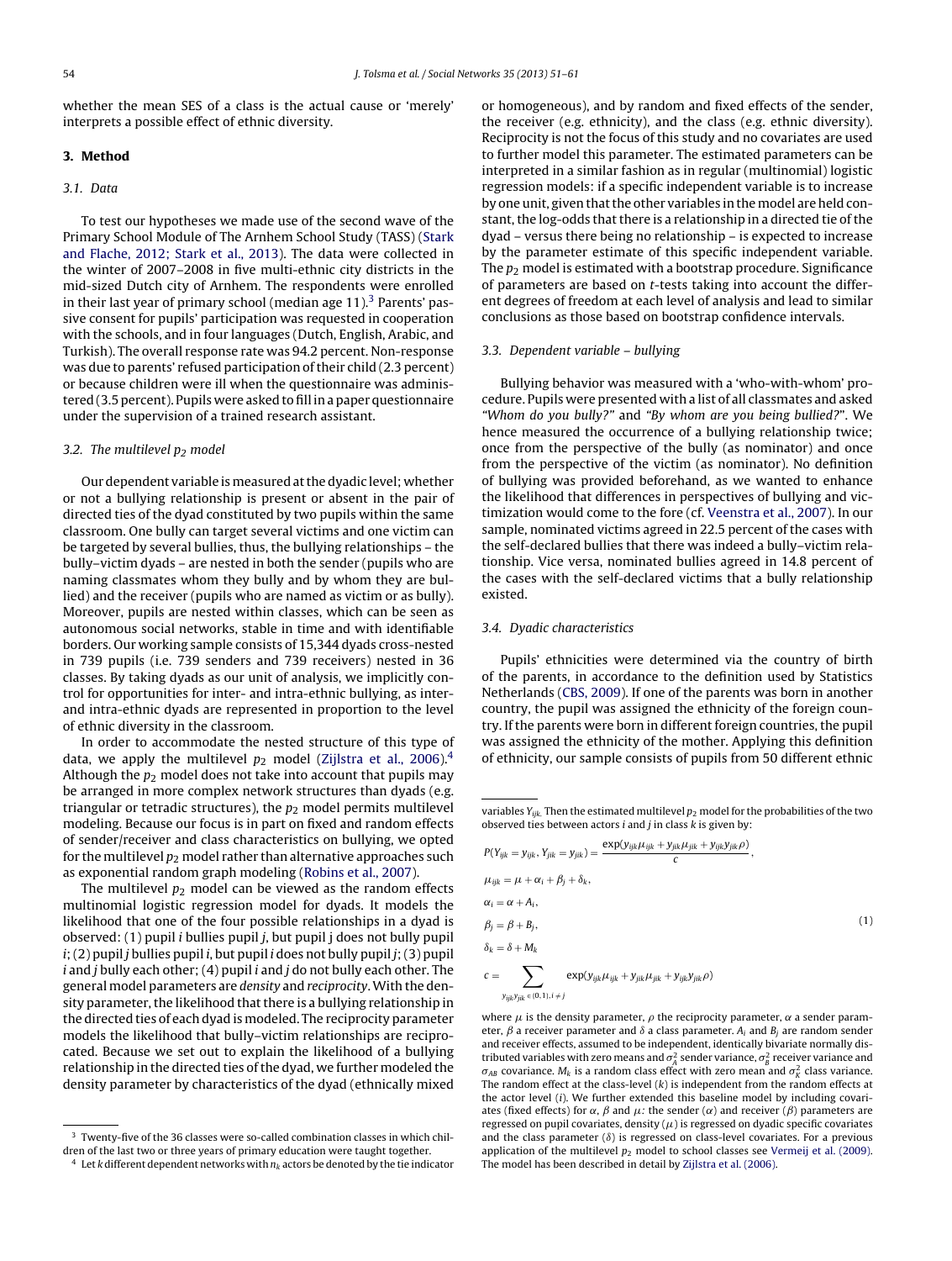backgrounds.5 The largest ethnic groups are native Dutch (56.3 percent), Turks (15.9 percent), Moroccans (3.9 percent), Surinamese (3.5 percent), and Antilleans (1.9 percent).

In theory, a dyad could have 2,500 different ethnic compositions (50  $\times$  50). We opted for a more parsimonious variable "mixed dyad" with the value 1 when pupils belonged to different ethnic groups and 0 when they were part of the same ethnic group. Less parsimonious operationalizations in which we analyzed pairings of particular ethnic groups (e.g. native Dutch-native Dutch, native Dutch-Turks, etc.)led to similar conclusions.Approximately 49 percent of the dyads in our sample were ethnically mixed.

#### 3.5. Ethnicity of the sender and of the receiver

Atthe sender and receiver levels we make a distinction between five ethnic groups: (1) native Dutch (2) Western ethnic background (e.g. Germans, Belgians), (3) Turks and Moroccans; (4) Surinamese and Antilleans; (5) other non-Western ethnic background. More detailed categorizations would result in sparsely filled ethnic categories and in a considerable loss of degrees of freedom. We therefore decided to focus on possible differences in bullying between the largest ethnic groups. A further rationale to combine Moroccans and Turks into a single category, as well as Surinamese and Antilleans into a single category, is that the paired groups share, to some extent, the same migration history and cultural background [\(Lucassen](#page-10-0) [and](#page-10-0) [Penninx,](#page-10-0) [1997\).](#page-10-0)

#### 3.6. Classroom characteristics

Ethnic diversity was operationalized as the complement of the Herfindahl Index. $6$  This measure of ethnic diversity can be interpreted as the chance that two randomly chosen pupils within a classroom have different ethnic backgrounds. Theoretically the range of the index lies between 0 (complete homogeneity) and  $1 - 1/N$  (where N is the number of different ethnic groups in the class), with higher values indicating more ethnic diversity. Across the 36 classes, on average there was a 52 percent chance that two randomly selected pupils were of different ethnic groups. In general, higher levels of ethnic diversity are related to smaller proportions of native Dutch, larger proportions of pupils with a non-Western ethnic background, and with more different ethnic groups present in the class [\(Appendix](#page-9-0) [A\).](#page-9-0)

### 3.7. Controls and missing values

Both at the sender and the receiver level we included gender (males as reference category), perceived popularity (as an indicator of status among peers), number of friends and being good at sports (as an indicator of physical strength) as control variables. Perceived popularity, number of friends and being good at sports were measured with a nomination procedure where pupils received a list with the names of their classmates and had to nominate the ones whom they considered being popular and good at sports and with whom they were friends. We then computed the percentage represented by the nominations that each pupil received from the possible number of nominations that they could receive (referring to the number of classmates). At the class-level we controlled for the size of the classroom.

Unfortunately, our pupil questionnaire did not contain questions regarding the socio-economic status of parents. However, most school boards in the Netherlands ask parents to provide their own levels of education when they enroll their children in elementary school. As an indicator of socio-economic status we hence used parental education as listed in the school administration. For three classes we have no information on parental education; for two classes, teachers were unwilling to collect the information on parental education, one class of our sample belongs to a school where parents do not have to provide their level of education. This means that including this control variable would lead to a considerable loss of data. We therefore decided to include these control variables only in a final step on a subsample for which the information was available in order to assess the robustness of our results. In this robustness check, we controlled for parental levels of education at all levels of observation. At the dyadic level, we constructed a variable indicating whether or not the educational levels of the highest educated parent of the two pupils constituting the dyad were similar or different. At the sender and receiver levels we categorized parental level of education as (1) primary education, (2) lower secondary education (i.e. LBO, MAVO), (3) higher secondary education (HAVO, VWO, MBO) and (4) tertiary education (HBO, university). At the class-level we calculated the average educational level in years, based on the highest educated parent of each pupil. The Pearson correlation between mean parental level of education and ethnic diversity at the class-level was −0.7 ([Appendix](#page-9-0) [A\).](#page-9-0)

Information on students who did not participate in the study was used to calculate class size and mean level of parental education, but these pupils were excluded from the analysis (due to missing values onthedependent variables).Inorder tomaintainthe size of the sample equal across sub-models, we treated missing values on categorical variables as an additional category. Descriptive statistics can be found in [Table](#page-5-0) 1. Pearson's correlations between the variables at the class-level are summarized in [Appendix](#page-9-0) [A.](#page-9-0)

#### **4. Results**

# 4.1. Descriptive analysis

Of all pupils in our sample, 30.0 percent indicated to bully and 28.5 percent indicated to be bullied. According to bullies, there are 535 bullying relations, 3.4 percent of all ties. If we measure bullying from a victim perspective, we counted 776 bullying relations, 5.1 percent of all ties.

For descriptive purposes, we calculated the ratio of inter- and intra-ethnic bullying ties relative to the total ethnically mixed and homogenous ties present within a class (in order to control for the availability of mixed and homogenous ties within the class). [Figs.](#page-5-0) 1 and 2 graphically represent the proportion of relative interand intra-ethnic bullying in the 36 classes. In [Fig.](#page-5-0) 1 bullies were the nominators, in [Fig.](#page-5-0) 2 victims were the nominators. The lines in the figures represent OLS regression lines of relative inter-ethnic bullying (solid line) and intra-ethnic bullying (dashed line) regressed on class ethnic diversity.

[Figs.](#page-5-0) 1 and 2 show that, in general, inter- and intra-ethnic bullying are more common in more ethnically diverse classrooms. [Figs.](#page-5-0) 1 and 2 also make clear that there is substantial variation in bullying across classes; there are quite a number of classes where hardly any bully relationships are observed, but we also observe classes where within approximately 20 percent of all ties a bully relationship exists. It seems that intra-ethnic bullying increases at a faster rate than inter-ethnic bullying, especially judging from the bully-nominations. However, in [Figs.](#page-5-0) 1 and 2, we did not yet control for characteristics of pupils and for class size. To test our hypotheses

<sup>5</sup> Most ethnic minority pupils (81 percent) were born in the Netherlands and will have Dutch nationality. With the label 'Turks' we hence mean pupils of whom at least one parent is born in Turkey and not a pupil with Turkish nationality. The ethnic category 'Turks' hence indicates an ancestral connection to Turkey.

<sup>&</sup>lt;sup>6</sup> The Herfindahl Index (HI) is given by: HI =  $\sum P_i^2$ , where  $P_i$  is the proportion of the ethnic group i within the school class. The measure of ethnic diversity is obtained by taking the complement of the HI: 1 − HI.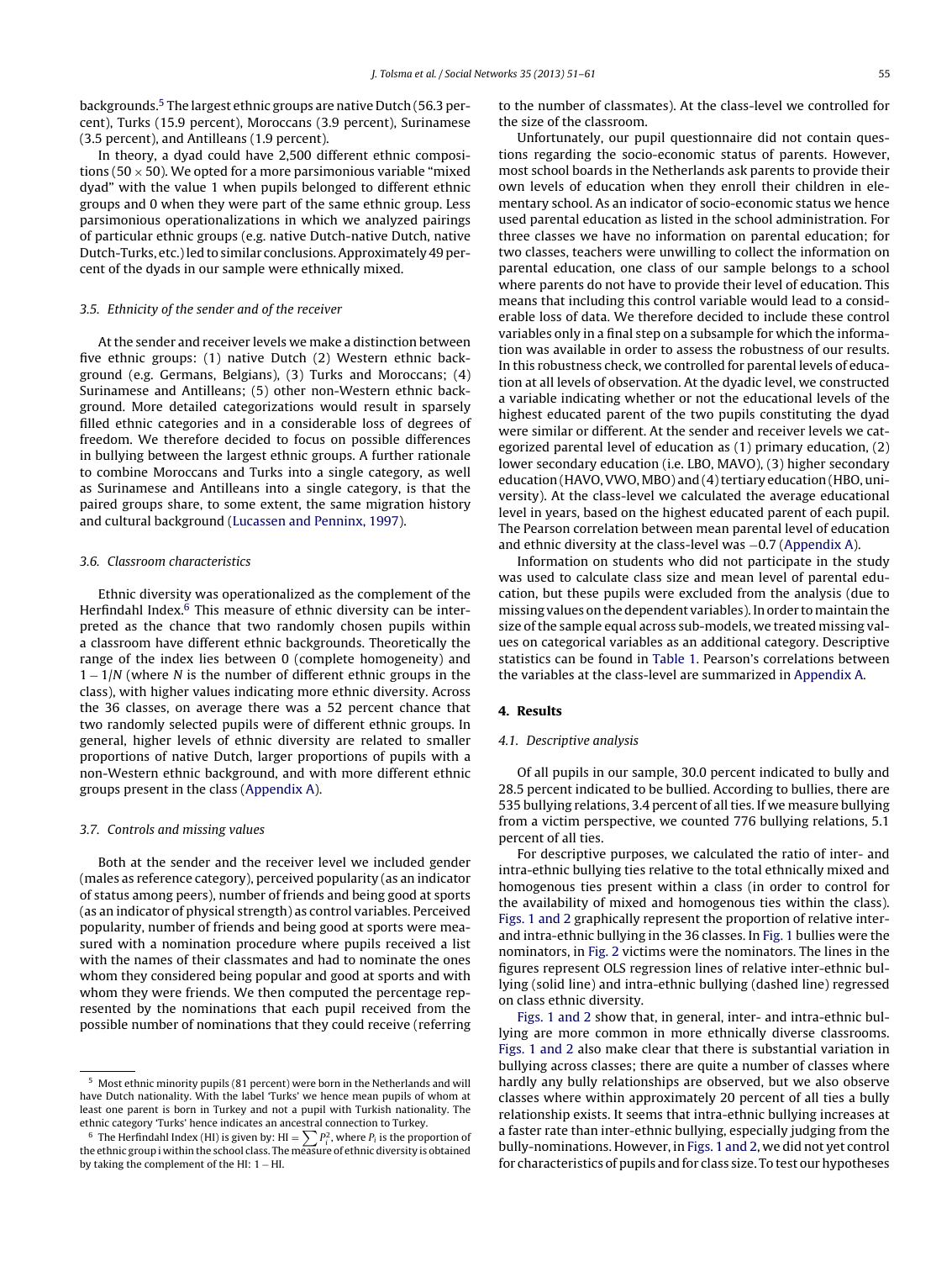# <span id="page-5-0"></span>**Table 1**

Descriptives of the study variables.

| Variable                                        | Min      | Max   | Mean/Perc. | Std. | N. valid |
|-------------------------------------------------|----------|-------|------------|------|----------|
| Dyad level                                      |          |       |            |      |          |
| <b>Bullying occurrence</b>                      | $\Omega$ |       | 3.4%       |      | 15,344   |
| Victimization occurrence                        |          |       | 5.06%      |      | 15,344   |
| Ethnically mixed dyads                          |          |       | 48.9%      |      | 15,344   |
| Dummy missing ethnically mixed dyads            |          |       | 0.85%      |      | 15,344   |
| SES mixed dyads <sup>a</sup>                    |          |       | 48.05%     |      | 14,350   |
| Dummy missing SES mixed dyads <sup>a</sup>      |          |       | 0.91%      |      | 14,350   |
| Individual level                                |          |       |            |      |          |
| Western ethnic minority                         | 0        |       | 5.01%      |      | 739      |
| <b>Turks and Moroccans</b>                      |          |       | 19.35%     |      | 739      |
| Surinamese and Antilleans                       |          |       | 5.28%      |      | 739      |
| Other non-Western ethnic minority               | 0        |       | 13.53%     |      | 739      |
| Dummy missing ethnicity                         |          |       | 0.41%      |      | 739      |
| Gender (female)                                 |          |       | 50.07%     |      | 739      |
| Missing dummy gender                            |          |       | 2.84%      |      | 739      |
| Friendship nominations                          |          | 0.68  | 0.23       | 0.12 | 739      |
| Popularity nominations                          |          | 0.83  | 0.16       | 0.17 | 739      |
| Good at sport nominations                       |          |       | 0.34       | 0.25 | 739      |
| SES low secondary education <sup>a</sup>        |          |       | 17.72%     |      | 683      |
| SES higher secondary education <sup>a</sup>     |          |       | 23.28%     |      | 683      |
| SES tertiary <sup>a</sup>                       | o        |       | 39.24%     |      | 683      |
| Missing dummy SES individual level <sup>a</sup> | $\Omega$ |       | 4.4%       |      | 683      |
| Class level                                     |          |       |            |      |          |
| Ethnic diversity index                          | 0.07     | 0.83  | 0.52       | 0.22 | 36       |
| Size of classroom                               | 12       | 30    | 21.78      | 4.93 | 36       |
| SES class <sup>a</sup>                          | 7.62     | 15.07 | 11.08      | 2.44 | 33       |

Source: The Arnhem School Study (TASS).

<sup>a</sup> Descriptives are calculated for the 33 classes for which this data was available.



**Fig. 1.** Relative inter- and intra-ethnic bullying across levels of ethnic diversity of class. Note. For each class, the proportion of inter-ethnic bullying (filled triangles) and intra-ethnic bullying (circles) was calculated based on the bully-nominations (yaxis in Fig. 1) or the victim-nominations (y-axis in Fig. 2). The level of ethnic diversity of each class is shown on the x-axis. The dashed line represents the OLS regression line of intra-ethnic bullying on ethnic diversity of the class ( $N = 36$ ). The solid line represents the OLS regression line of inter-ethnic bullying on ethnic diversity of the class  $(N = 36)$ .

appropriately, we continued our analysis by estimating multilevel  $p_2$  models.

# 4.2. Multilevel  $p_2$  models

[Table](#page-6-0) 2 presents the results on bullying relationships based on reports of bullies. The same type of analysis is presented in [Table](#page-7-0) 3,

when bullying is measured from the perspective of the victims. At the bottom of [Tables](#page-6-0) 2 and 3, we report the random effects at the sender, receiver and classroom levels.

In Model 1, we included all variables at the dyadic and individual levels. The negative density parameter estimate of Model 1 in [Table](#page-6-0) 2 (the intercept or constant of the density parameter is −1.76) reflects that the expected probability of a bully tie is low. More precisely, the predicted probability – conditional on the random effects – to observe a directed bully tie between two native Dutch male pupils with mean levels of popularity, friendships and sporting abilities in a class of 22 pupils is 0.7 percent. The corresponding marginal probability (or population average, where we



**Fig. 2.** Relative inter- and intra-ethnic victimization across levels of ethnic diversity of class. Note. see Fig. 1.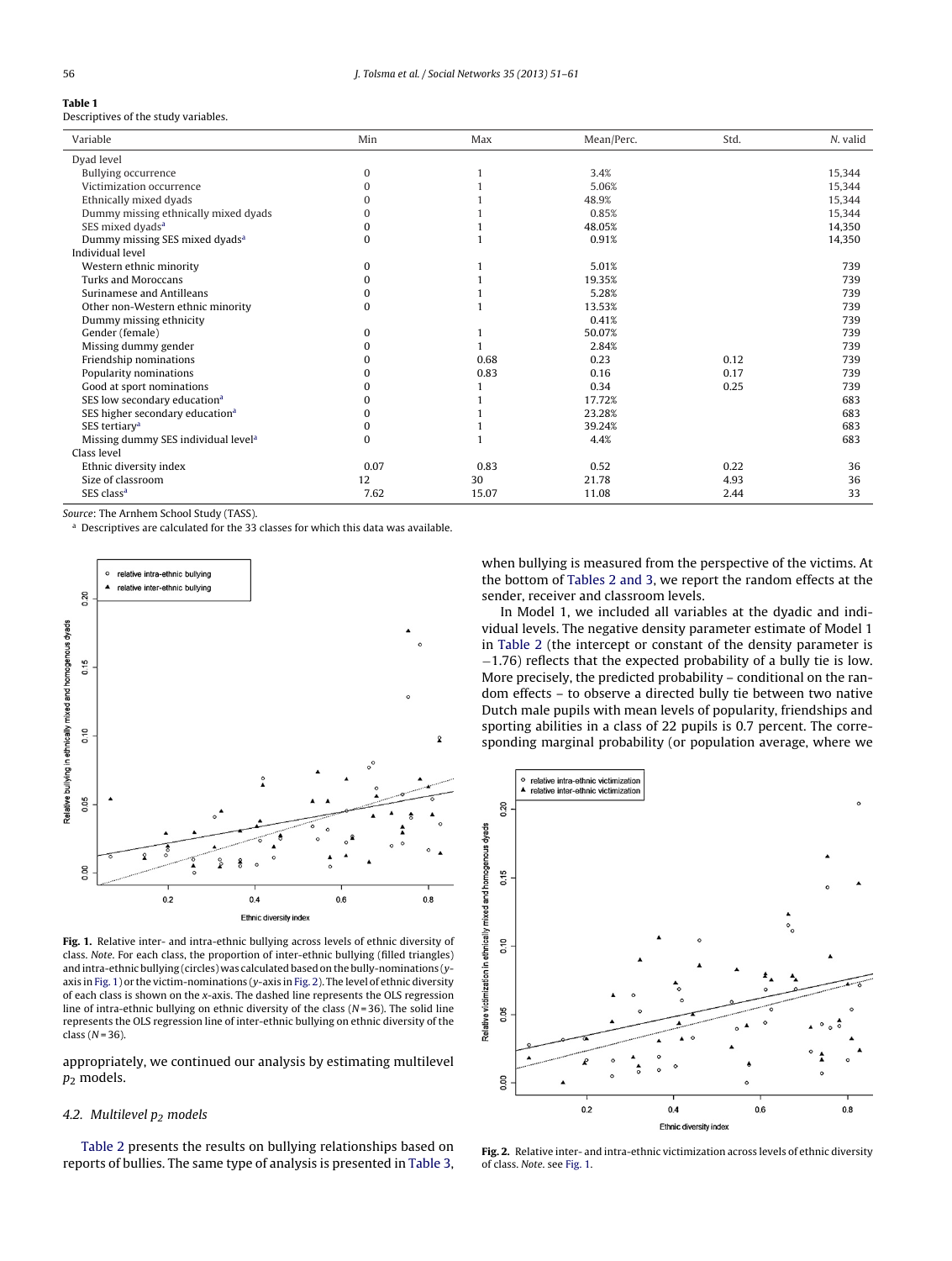#### <span id="page-6-0"></span>**Table 2**

Results of multilevel  $p_2$  model – bullies make the nominations.

| <b>SE</b><br><b>SE</b><br><b>SE</b><br>Posterior mean<br>Posterior mean<br>Posterior mean<br>Intercept<br>$-1.60$<br>$-1.76$<br>0.91<br>$-2.21$<br>0.84<br>0.53<br>Density<br>0.77<br>0.27<br>0.92<br>0.97<br>0.35<br>0.29<br>Reciprocity<br>Dyadic characteristics<br>Ethnically mixed dyads (homogeneous = ref.)<br>0.05<br>0.17<br>0.02<br>0.20<br>0.08<br>0.16<br>Sender (bully) characteristics<br>Ethnicity (Dutch = ref.)<br>Western ethnicity<br>$-0.34$<br>0.39<br>$-0.36$<br>0.44<br>$-0.77$<br>0.48<br><b>Turks and Moroccans</b><br>0.81<br>0.29<br>0.27<br>0.30<br>0.35<br>0.31<br>Surinamese and Antilleans<br>0.68<br>1.24<br>0.64<br>0.31<br>0.56<br>0.51<br>0.07<br>0.34<br>$-0.28$<br>0.44<br>$-0.42$<br>0.29<br>Other non-Western ethnic groups<br>$-0.82$<br>$-0.72$<br>$-0.77$<br>Female $(male = ref.)$<br>0.19<br>0.19<br>0.26<br>Friendships in class<br>$-3.03$<br>0.97<br>$-2.77$<br>$-3.31$<br>0.85<br>1.49<br>2.74<br>2.36<br>0.64<br>2.46<br>0.76<br>Popularity<br>0.73<br>$-0.47$<br>0.42<br>$-0.24$<br>0.42<br>$-0.10$<br>0.52<br>Good at sports<br>Receiver (victim) characteristics<br>Ethnicity (Dutch = ref.)<br>Western ethnicity<br>$-0.76$<br>$-0.39$<br>0.44<br>$-0.69$<br>0.42<br>0.32<br><b>Turks and Moroccans</b><br>0.22<br>0.22<br>0.04<br>0.24<br>$-0.06$<br>0.24<br>$-0.71$<br>Surinamese and Antilleans<br>$-0.46$<br>0.36<br>$-0.58$<br>0.49<br>0.38<br>$-0.22$<br>$-0.07$<br>0.23<br>$-0.27$<br>0.30<br>0.28<br>Other non-Western ethnic groups<br>Female $(male = ref.)$<br>$-0.49$<br>0.16<br>$-0.52$<br>0.15<br>$-0.50$<br>0.15<br>Friendships in class<br>$-4.05$<br>0.88<br>$-4.66$<br>0.68<br>$-5.08$<br>0.74<br>0.30<br>0.60<br>0.25<br>0.32<br>Popularity<br>0.52<br>0.71<br>0.38<br>$-0.74$<br>Good at sports<br>$-0.95$<br>$-1.05$<br>0.49<br>0.49<br>Classroom characteristics<br>5.22<br>4.56<br>0.83<br>0.95<br>Ethnic diversity<br>Size<br>0.02<br>$-0.04$<br>$-0.07$<br>$-0.07$<br>0.02<br>0.01<br>Interactions<br>Ethnic diversity $\times$ ethnically mixed dyads<br>$-0.77$<br>0.82<br>Variance components<br>Sender variance<br>3.73<br>3.61<br>4.06<br>Receiver variance<br>1.41<br>1.38<br>1.57<br>$-0.18$<br>$-0.08$<br>$-0.17$<br>Covariance sender-receiver<br>Classroom variance<br>1.08<br>0.54<br>0.55 | Model 1 |  | Model 2 |  | Model 3 |  |  |
|-------------------------------------------------------------------------------------------------------------------------------------------------------------------------------------------------------------------------------------------------------------------------------------------------------------------------------------------------------------------------------------------------------------------------------------------------------------------------------------------------------------------------------------------------------------------------------------------------------------------------------------------------------------------------------------------------------------------------------------------------------------------------------------------------------------------------------------------------------------------------------------------------------------------------------------------------------------------------------------------------------------------------------------------------------------------------------------------------------------------------------------------------------------------------------------------------------------------------------------------------------------------------------------------------------------------------------------------------------------------------------------------------------------------------------------------------------------------------------------------------------------------------------------------------------------------------------------------------------------------------------------------------------------------------------------------------------------------------------------------------------------------------------------------------------------------------------------------------------------------------------------------------------------------------------------------------------------------------------------------------------------------------------------------------------------------------------------------------------------------------------------------------------------------------------------------------------------------------------------------------------------------------------------|---------|--|---------|--|---------|--|--|
|                                                                                                                                                                                                                                                                                                                                                                                                                                                                                                                                                                                                                                                                                                                                                                                                                                                                                                                                                                                                                                                                                                                                                                                                                                                                                                                                                                                                                                                                                                                                                                                                                                                                                                                                                                                                                                                                                                                                                                                                                                                                                                                                                                                                                                                                                     |         |  |         |  |         |  |  |
|                                                                                                                                                                                                                                                                                                                                                                                                                                                                                                                                                                                                                                                                                                                                                                                                                                                                                                                                                                                                                                                                                                                                                                                                                                                                                                                                                                                                                                                                                                                                                                                                                                                                                                                                                                                                                                                                                                                                                                                                                                                                                                                                                                                                                                                                                     |         |  |         |  |         |  |  |
|                                                                                                                                                                                                                                                                                                                                                                                                                                                                                                                                                                                                                                                                                                                                                                                                                                                                                                                                                                                                                                                                                                                                                                                                                                                                                                                                                                                                                                                                                                                                                                                                                                                                                                                                                                                                                                                                                                                                                                                                                                                                                                                                                                                                                                                                                     |         |  |         |  |         |  |  |
|                                                                                                                                                                                                                                                                                                                                                                                                                                                                                                                                                                                                                                                                                                                                                                                                                                                                                                                                                                                                                                                                                                                                                                                                                                                                                                                                                                                                                                                                                                                                                                                                                                                                                                                                                                                                                                                                                                                                                                                                                                                                                                                                                                                                                                                                                     |         |  |         |  |         |  |  |
|                                                                                                                                                                                                                                                                                                                                                                                                                                                                                                                                                                                                                                                                                                                                                                                                                                                                                                                                                                                                                                                                                                                                                                                                                                                                                                                                                                                                                                                                                                                                                                                                                                                                                                                                                                                                                                                                                                                                                                                                                                                                                                                                                                                                                                                                                     |         |  |         |  |         |  |  |
|                                                                                                                                                                                                                                                                                                                                                                                                                                                                                                                                                                                                                                                                                                                                                                                                                                                                                                                                                                                                                                                                                                                                                                                                                                                                                                                                                                                                                                                                                                                                                                                                                                                                                                                                                                                                                                                                                                                                                                                                                                                                                                                                                                                                                                                                                     |         |  |         |  |         |  |  |
|                                                                                                                                                                                                                                                                                                                                                                                                                                                                                                                                                                                                                                                                                                                                                                                                                                                                                                                                                                                                                                                                                                                                                                                                                                                                                                                                                                                                                                                                                                                                                                                                                                                                                                                                                                                                                                                                                                                                                                                                                                                                                                                                                                                                                                                                                     |         |  |         |  |         |  |  |
|                                                                                                                                                                                                                                                                                                                                                                                                                                                                                                                                                                                                                                                                                                                                                                                                                                                                                                                                                                                                                                                                                                                                                                                                                                                                                                                                                                                                                                                                                                                                                                                                                                                                                                                                                                                                                                                                                                                                                                                                                                                                                                                                                                                                                                                                                     |         |  |         |  |         |  |  |
|                                                                                                                                                                                                                                                                                                                                                                                                                                                                                                                                                                                                                                                                                                                                                                                                                                                                                                                                                                                                                                                                                                                                                                                                                                                                                                                                                                                                                                                                                                                                                                                                                                                                                                                                                                                                                                                                                                                                                                                                                                                                                                                                                                                                                                                                                     |         |  |         |  |         |  |  |
|                                                                                                                                                                                                                                                                                                                                                                                                                                                                                                                                                                                                                                                                                                                                                                                                                                                                                                                                                                                                                                                                                                                                                                                                                                                                                                                                                                                                                                                                                                                                                                                                                                                                                                                                                                                                                                                                                                                                                                                                                                                                                                                                                                                                                                                                                     |         |  |         |  |         |  |  |
|                                                                                                                                                                                                                                                                                                                                                                                                                                                                                                                                                                                                                                                                                                                                                                                                                                                                                                                                                                                                                                                                                                                                                                                                                                                                                                                                                                                                                                                                                                                                                                                                                                                                                                                                                                                                                                                                                                                                                                                                                                                                                                                                                                                                                                                                                     |         |  |         |  |         |  |  |
|                                                                                                                                                                                                                                                                                                                                                                                                                                                                                                                                                                                                                                                                                                                                                                                                                                                                                                                                                                                                                                                                                                                                                                                                                                                                                                                                                                                                                                                                                                                                                                                                                                                                                                                                                                                                                                                                                                                                                                                                                                                                                                                                                                                                                                                                                     |         |  |         |  |         |  |  |
|                                                                                                                                                                                                                                                                                                                                                                                                                                                                                                                                                                                                                                                                                                                                                                                                                                                                                                                                                                                                                                                                                                                                                                                                                                                                                                                                                                                                                                                                                                                                                                                                                                                                                                                                                                                                                                                                                                                                                                                                                                                                                                                                                                                                                                                                                     |         |  |         |  |         |  |  |
|                                                                                                                                                                                                                                                                                                                                                                                                                                                                                                                                                                                                                                                                                                                                                                                                                                                                                                                                                                                                                                                                                                                                                                                                                                                                                                                                                                                                                                                                                                                                                                                                                                                                                                                                                                                                                                                                                                                                                                                                                                                                                                                                                                                                                                                                                     |         |  |         |  |         |  |  |
|                                                                                                                                                                                                                                                                                                                                                                                                                                                                                                                                                                                                                                                                                                                                                                                                                                                                                                                                                                                                                                                                                                                                                                                                                                                                                                                                                                                                                                                                                                                                                                                                                                                                                                                                                                                                                                                                                                                                                                                                                                                                                                                                                                                                                                                                                     |         |  |         |  |         |  |  |
|                                                                                                                                                                                                                                                                                                                                                                                                                                                                                                                                                                                                                                                                                                                                                                                                                                                                                                                                                                                                                                                                                                                                                                                                                                                                                                                                                                                                                                                                                                                                                                                                                                                                                                                                                                                                                                                                                                                                                                                                                                                                                                                                                                                                                                                                                     |         |  |         |  |         |  |  |
|                                                                                                                                                                                                                                                                                                                                                                                                                                                                                                                                                                                                                                                                                                                                                                                                                                                                                                                                                                                                                                                                                                                                                                                                                                                                                                                                                                                                                                                                                                                                                                                                                                                                                                                                                                                                                                                                                                                                                                                                                                                                                                                                                                                                                                                                                     |         |  |         |  |         |  |  |
|                                                                                                                                                                                                                                                                                                                                                                                                                                                                                                                                                                                                                                                                                                                                                                                                                                                                                                                                                                                                                                                                                                                                                                                                                                                                                                                                                                                                                                                                                                                                                                                                                                                                                                                                                                                                                                                                                                                                                                                                                                                                                                                                                                                                                                                                                     |         |  |         |  |         |  |  |
|                                                                                                                                                                                                                                                                                                                                                                                                                                                                                                                                                                                                                                                                                                                                                                                                                                                                                                                                                                                                                                                                                                                                                                                                                                                                                                                                                                                                                                                                                                                                                                                                                                                                                                                                                                                                                                                                                                                                                                                                                                                                                                                                                                                                                                                                                     |         |  |         |  |         |  |  |
|                                                                                                                                                                                                                                                                                                                                                                                                                                                                                                                                                                                                                                                                                                                                                                                                                                                                                                                                                                                                                                                                                                                                                                                                                                                                                                                                                                                                                                                                                                                                                                                                                                                                                                                                                                                                                                                                                                                                                                                                                                                                                                                                                                                                                                                                                     |         |  |         |  |         |  |  |
|                                                                                                                                                                                                                                                                                                                                                                                                                                                                                                                                                                                                                                                                                                                                                                                                                                                                                                                                                                                                                                                                                                                                                                                                                                                                                                                                                                                                                                                                                                                                                                                                                                                                                                                                                                                                                                                                                                                                                                                                                                                                                                                                                                                                                                                                                     |         |  |         |  |         |  |  |
|                                                                                                                                                                                                                                                                                                                                                                                                                                                                                                                                                                                                                                                                                                                                                                                                                                                                                                                                                                                                                                                                                                                                                                                                                                                                                                                                                                                                                                                                                                                                                                                                                                                                                                                                                                                                                                                                                                                                                                                                                                                                                                                                                                                                                                                                                     |         |  |         |  |         |  |  |
|                                                                                                                                                                                                                                                                                                                                                                                                                                                                                                                                                                                                                                                                                                                                                                                                                                                                                                                                                                                                                                                                                                                                                                                                                                                                                                                                                                                                                                                                                                                                                                                                                                                                                                                                                                                                                                                                                                                                                                                                                                                                                                                                                                                                                                                                                     |         |  |         |  |         |  |  |
|                                                                                                                                                                                                                                                                                                                                                                                                                                                                                                                                                                                                                                                                                                                                                                                                                                                                                                                                                                                                                                                                                                                                                                                                                                                                                                                                                                                                                                                                                                                                                                                                                                                                                                                                                                                                                                                                                                                                                                                                                                                                                                                                                                                                                                                                                     |         |  |         |  |         |  |  |
|                                                                                                                                                                                                                                                                                                                                                                                                                                                                                                                                                                                                                                                                                                                                                                                                                                                                                                                                                                                                                                                                                                                                                                                                                                                                                                                                                                                                                                                                                                                                                                                                                                                                                                                                                                                                                                                                                                                                                                                                                                                                                                                                                                                                                                                                                     |         |  |         |  |         |  |  |
|                                                                                                                                                                                                                                                                                                                                                                                                                                                                                                                                                                                                                                                                                                                                                                                                                                                                                                                                                                                                                                                                                                                                                                                                                                                                                                                                                                                                                                                                                                                                                                                                                                                                                                                                                                                                                                                                                                                                                                                                                                                                                                                                                                                                                                                                                     |         |  |         |  |         |  |  |
|                                                                                                                                                                                                                                                                                                                                                                                                                                                                                                                                                                                                                                                                                                                                                                                                                                                                                                                                                                                                                                                                                                                                                                                                                                                                                                                                                                                                                                                                                                                                                                                                                                                                                                                                                                                                                                                                                                                                                                                                                                                                                                                                                                                                                                                                                     |         |  |         |  |         |  |  |
|                                                                                                                                                                                                                                                                                                                                                                                                                                                                                                                                                                                                                                                                                                                                                                                                                                                                                                                                                                                                                                                                                                                                                                                                                                                                                                                                                                                                                                                                                                                                                                                                                                                                                                                                                                                                                                                                                                                                                                                                                                                                                                                                                                                                                                                                                     |         |  |         |  |         |  |  |
|                                                                                                                                                                                                                                                                                                                                                                                                                                                                                                                                                                                                                                                                                                                                                                                                                                                                                                                                                                                                                                                                                                                                                                                                                                                                                                                                                                                                                                                                                                                                                                                                                                                                                                                                                                                                                                                                                                                                                                                                                                                                                                                                                                                                                                                                                     |         |  |         |  |         |  |  |
|                                                                                                                                                                                                                                                                                                                                                                                                                                                                                                                                                                                                                                                                                                                                                                                                                                                                                                                                                                                                                                                                                                                                                                                                                                                                                                                                                                                                                                                                                                                                                                                                                                                                                                                                                                                                                                                                                                                                                                                                                                                                                                                                                                                                                                                                                     |         |  |         |  |         |  |  |
|                                                                                                                                                                                                                                                                                                                                                                                                                                                                                                                                                                                                                                                                                                                                                                                                                                                                                                                                                                                                                                                                                                                                                                                                                                                                                                                                                                                                                                                                                                                                                                                                                                                                                                                                                                                                                                                                                                                                                                                                                                                                                                                                                                                                                                                                                     |         |  |         |  |         |  |  |
|                                                                                                                                                                                                                                                                                                                                                                                                                                                                                                                                                                                                                                                                                                                                                                                                                                                                                                                                                                                                                                                                                                                                                                                                                                                                                                                                                                                                                                                                                                                                                                                                                                                                                                                                                                                                                                                                                                                                                                                                                                                                                                                                                                                                                                                                                     |         |  |         |  |         |  |  |
|                                                                                                                                                                                                                                                                                                                                                                                                                                                                                                                                                                                                                                                                                                                                                                                                                                                                                                                                                                                                                                                                                                                                                                                                                                                                                                                                                                                                                                                                                                                                                                                                                                                                                                                                                                                                                                                                                                                                                                                                                                                                                                                                                                                                                                                                                     |         |  |         |  |         |  |  |
|                                                                                                                                                                                                                                                                                                                                                                                                                                                                                                                                                                                                                                                                                                                                                                                                                                                                                                                                                                                                                                                                                                                                                                                                                                                                                                                                                                                                                                                                                                                                                                                                                                                                                                                                                                                                                                                                                                                                                                                                                                                                                                                                                                                                                                                                                     |         |  |         |  |         |  |  |
|                                                                                                                                                                                                                                                                                                                                                                                                                                                                                                                                                                                                                                                                                                                                                                                                                                                                                                                                                                                                                                                                                                                                                                                                                                                                                                                                                                                                                                                                                                                                                                                                                                                                                                                                                                                                                                                                                                                                                                                                                                                                                                                                                                                                                                                                                     |         |  |         |  |         |  |  |
|                                                                                                                                                                                                                                                                                                                                                                                                                                                                                                                                                                                                                                                                                                                                                                                                                                                                                                                                                                                                                                                                                                                                                                                                                                                                                                                                                                                                                                                                                                                                                                                                                                                                                                                                                                                                                                                                                                                                                                                                                                                                                                                                                                                                                                                                                     |         |  |         |  |         |  |  |

Source: The Arnhem School Study (TASS).

Observations: 15,344 dyads, 739 pupils, 36 classes. Bold effects are significant for  $\alpha$  < 0.05, two tailed. Significance of these estimates is derived from the approximately normal distribution of the t-ratio, calculated as the ratio of the parameter by its standard error.

average over all random effects) is 6.0 percent.7 The positive and significant reciprocity parameter indicates that there is a tendency for the nominated victims to reciprocate the bullying behavior.

We expected inter-ethnic bullying to be more common than intra-ethnic bullying (Hypothesis 1). Our results are not in line with this expectation: the effect of an 'ethnically mixed dyad' is close to zero and not significant (0.05, SE: 0.17, Table 2, Model 1; −.19, SE: 0.15, [Table](#page-7-0) 3, Model 1). These results do not lend support for our rationale that ethnicity may act as a signal for someone's otherness, nor does it seem to imply that ethnic prejudice is related to interethnic bullying.

In Hypothesis 2, we formulated the expectation that pupils from non-Western ethnic groups are more involved in bullying as perpetrators than native Dutch. Let us first look at the nominations of bullies. In Table 2, Model 1, the parameter estimate of the ethnic category 'Turks and Moroccans' (sender characteristic) is 0.81 and significant (SE: 0.29), the estimate for the ethnic category 'Surinamese and Antilleans' is 1.24 (SE: 0.64) and almost reaches the conventional significance level ( $p = 0.053$ ). Based on victims' nominations we also conclude that Turks and Moroccans bully more, the estimate is 0.74 (SE: 0.18; receiver characteristics) but not that

Surinamese and Antilleans bully more. There are no significant differences between native Dutch and pupils of other non-Western or Western ethnic backgrounds in the prevalence of bullying behavior as perpetrator. Thus, without controlling for the level of ethnic diversity of the class, we would be unable to reject Hypothesis 2. Before we include the level of ethnic diversity into the explanatory model and put Hypothesis 2 to a more stringent test, we will first briefly discuss the impact of the control variables.

We did not formulate any specific hypothesis with respect to the ethnicity of the victim and the chance to observe a bully relationship, but the results presented in Models 1 (receiver effects of ethnicity in Table 2 and sender effects of ethnicity in [Table](#page-7-0) 3) show that ethnic groups do not differ significantly from one another in the chance to be victimized. Girls are less likely to be bullies (−0.82, SE: 0.19, Table 2, Model 1; −0.96, SE: 0.14, [Table](#page-7-0) 3, Model 1). Girls are also less likely to be nominated as victims (−0.49, SE: 0.16, Table 2, Model 1), but girls, just as often as boys, state being victimized; the parameter estimate for 'female' as sender characteristic in [Table](#page-7-0) 3, Model 1 is not significant. Pupils with more friends bully less (−3.03, SE 0.97, Table 2, Model 1; −3.31, SE 0.69, [Table](#page-7-0) 3, Model 1). Physical strength – measured via the proxy 'good at sports'–is related to a higher chance at being involved in bullying as perpetrator, but only according to the victims' perspective (0.67, SE: 0.30, [Table](#page-7-0) 3, Model 1). Being good at sports lowers the chance of being victimized (−0.95, SE: 0.38, Table 2, Model 1; −2.22, SE: 0.43, [Table](#page-7-0) 3, Model 1). Our results on pupil characteristics are hence fairly consistent across type of measurement (bully-nominations

<sup>7</sup> Following the rationale of [Rasbach](#page-10-0) et [al.](#page-10-0) [\(2005,](#page-10-0) [p.](#page-10-0) [114\),](#page-10-0) we calculated the marginal probability with 1000 values for  $A_i$ ,  $B_i$  and  $M_k$  based on the estimates of the variance/covariance components of the fitted model. An R script is available at [www.jtolsma.nl](http://www.jtolsma.nl/) to replicate the reported (marginal) probabilities.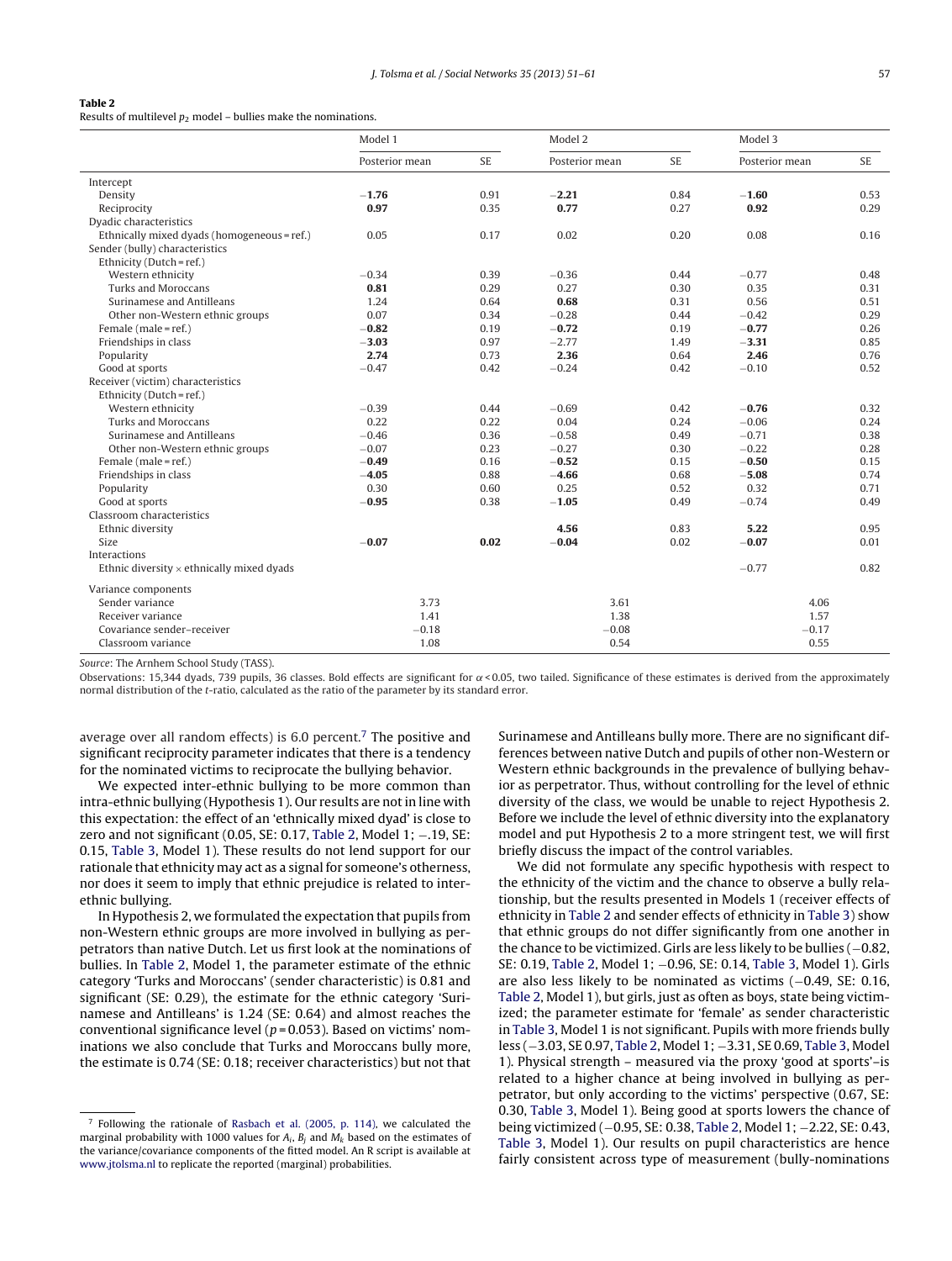# <span id="page-7-0"></span>**Table 3**

Results of the multilevel  $p_2$  model – victims make the nominations.

| <b>SE</b><br><b>SE</b><br><b>SE</b><br>Posterior mean<br>Posterior mean<br>Posterior mean<br>Intercept<br>$-1.99$<br>0.56<br>$-2.53$<br>0.76<br>$-1.34$<br>Density<br>0.44<br>Reciprocity<br>1.36<br>0.31<br>1.27<br>0.22<br>1.33<br>0.25<br>Dyadic characteristics<br>Ethnically mixed dyads (homogeneous = ref.)<br>$-0.15$<br>$-0.19$<br>0.13<br>$-0.19$<br>0.15<br>0.18<br>Sender (victim) characteristics<br>Ethnicity (Dutch as ref)<br>Western ethnicity<br>0.23<br>0.36<br>0.18<br>0.40<br>0.15<br>0.50<br><b>Turks and Moroccans</b><br>0.39<br>0.26<br>$-0.09$<br>0.30<br>$-0.04$<br>0.27<br>0.72<br>0.32<br>0.35<br>Surinamese and Antilleans<br>1.16<br>0.51<br>0.43<br>0.48<br>0.30<br>0.34<br>$-0.01$<br>0.30<br>Other non-Western ethnic groups<br>0.09<br>0.02<br>Gender (male = ref.)<br>0.10<br>0.22<br>0.16<br>0.21<br>0.21<br>Friendships in class<br>$-4.57$<br>1.10<br>$-3.49$<br>1.17<br>$-4.77$<br>0.76<br>0.73<br>$-1.00$<br>$-1.69$<br>0.75<br>$-1.12$<br>0.80<br>Popularity<br>$-2.10$<br>Good at sports<br>$-2.22$<br>0.43<br>$-1.80$<br>0.50<br>0.41<br>Receiver (bully) characteristics<br>Ethnicity (Dutch = ref.)<br>Western ethnicity<br>0.60<br>0.36<br>0.21<br>0.27<br>0.35<br>0.26<br>Turks and Moroccans<br>0.74<br>0.18<br>0.51<br>0.21<br>0.44<br>0.21<br>0.08<br>0.27<br>0.33<br>$-0.30$<br>0.39<br>Surinamese and Antilleans<br>$-0.15$<br>0.05<br>0.12<br>Other non-Western ethnic groups<br>0.26<br>0.19<br>0.28<br>0.25<br>$-1.02$<br>Gender (male = refs)<br>$-0.96$<br>0.14<br>$-0.95$<br>0.11<br>0.14<br>Friendships in class<br>$-3.83$<br>$-3.31$<br>0.69<br>$-3.83$<br>0.56<br>0.66<br>4.49<br>0.42<br>4.42<br>0.44<br>4.60<br>0.55<br>Popularity<br>Good at sports<br>0.67<br>0.30<br>0.62<br>0.34<br>0.66<br>0.39<br>Classroom characteristics<br>3.27<br>0.59<br>3.44<br>Ethnic diversity<br>1.11<br>Size<br>$-0.06$<br>0.01<br>$-0.03$<br>0.02<br>$-0.08$<br>0.01<br>Interactions<br>0.67<br>Ethnic diversity $\times$ ethnically mixed dyads<br>$-0.05$<br>Variance components<br>Sender variance<br>4.45<br>4.93<br>4.59<br>Receiver variance<br>1.07<br>1.03<br>1.20<br>Covariance sender-receiver<br>0.15<br>0.15<br>0.12<br>Classroom variance<br>0.74<br>0.44<br>0.47 | Model 1 |  | Model 2 | Model 3 |  |
|-----------------------------------------------------------------------------------------------------------------------------------------------------------------------------------------------------------------------------------------------------------------------------------------------------------------------------------------------------------------------------------------------------------------------------------------------------------------------------------------------------------------------------------------------------------------------------------------------------------------------------------------------------------------------------------------------------------------------------------------------------------------------------------------------------------------------------------------------------------------------------------------------------------------------------------------------------------------------------------------------------------------------------------------------------------------------------------------------------------------------------------------------------------------------------------------------------------------------------------------------------------------------------------------------------------------------------------------------------------------------------------------------------------------------------------------------------------------------------------------------------------------------------------------------------------------------------------------------------------------------------------------------------------------------------------------------------------------------------------------------------------------------------------------------------------------------------------------------------------------------------------------------------------------------------------------------------------------------------------------------------------------------------------------------------------------------------------------------------------------------------------------------------------------------------------------------------------------------------------|---------|--|---------|---------|--|
|                                                                                                                                                                                                                                                                                                                                                                                                                                                                                                                                                                                                                                                                                                                                                                                                                                                                                                                                                                                                                                                                                                                                                                                                                                                                                                                                                                                                                                                                                                                                                                                                                                                                                                                                                                                                                                                                                                                                                                                                                                                                                                                                                                                                                                   |         |  |         |         |  |
|                                                                                                                                                                                                                                                                                                                                                                                                                                                                                                                                                                                                                                                                                                                                                                                                                                                                                                                                                                                                                                                                                                                                                                                                                                                                                                                                                                                                                                                                                                                                                                                                                                                                                                                                                                                                                                                                                                                                                                                                                                                                                                                                                                                                                                   |         |  |         |         |  |
|                                                                                                                                                                                                                                                                                                                                                                                                                                                                                                                                                                                                                                                                                                                                                                                                                                                                                                                                                                                                                                                                                                                                                                                                                                                                                                                                                                                                                                                                                                                                                                                                                                                                                                                                                                                                                                                                                                                                                                                                                                                                                                                                                                                                                                   |         |  |         |         |  |
|                                                                                                                                                                                                                                                                                                                                                                                                                                                                                                                                                                                                                                                                                                                                                                                                                                                                                                                                                                                                                                                                                                                                                                                                                                                                                                                                                                                                                                                                                                                                                                                                                                                                                                                                                                                                                                                                                                                                                                                                                                                                                                                                                                                                                                   |         |  |         |         |  |
|                                                                                                                                                                                                                                                                                                                                                                                                                                                                                                                                                                                                                                                                                                                                                                                                                                                                                                                                                                                                                                                                                                                                                                                                                                                                                                                                                                                                                                                                                                                                                                                                                                                                                                                                                                                                                                                                                                                                                                                                                                                                                                                                                                                                                                   |         |  |         |         |  |
|                                                                                                                                                                                                                                                                                                                                                                                                                                                                                                                                                                                                                                                                                                                                                                                                                                                                                                                                                                                                                                                                                                                                                                                                                                                                                                                                                                                                                                                                                                                                                                                                                                                                                                                                                                                                                                                                                                                                                                                                                                                                                                                                                                                                                                   |         |  |         |         |  |
|                                                                                                                                                                                                                                                                                                                                                                                                                                                                                                                                                                                                                                                                                                                                                                                                                                                                                                                                                                                                                                                                                                                                                                                                                                                                                                                                                                                                                                                                                                                                                                                                                                                                                                                                                                                                                                                                                                                                                                                                                                                                                                                                                                                                                                   |         |  |         |         |  |
|                                                                                                                                                                                                                                                                                                                                                                                                                                                                                                                                                                                                                                                                                                                                                                                                                                                                                                                                                                                                                                                                                                                                                                                                                                                                                                                                                                                                                                                                                                                                                                                                                                                                                                                                                                                                                                                                                                                                                                                                                                                                                                                                                                                                                                   |         |  |         |         |  |
|                                                                                                                                                                                                                                                                                                                                                                                                                                                                                                                                                                                                                                                                                                                                                                                                                                                                                                                                                                                                                                                                                                                                                                                                                                                                                                                                                                                                                                                                                                                                                                                                                                                                                                                                                                                                                                                                                                                                                                                                                                                                                                                                                                                                                                   |         |  |         |         |  |
|                                                                                                                                                                                                                                                                                                                                                                                                                                                                                                                                                                                                                                                                                                                                                                                                                                                                                                                                                                                                                                                                                                                                                                                                                                                                                                                                                                                                                                                                                                                                                                                                                                                                                                                                                                                                                                                                                                                                                                                                                                                                                                                                                                                                                                   |         |  |         |         |  |
|                                                                                                                                                                                                                                                                                                                                                                                                                                                                                                                                                                                                                                                                                                                                                                                                                                                                                                                                                                                                                                                                                                                                                                                                                                                                                                                                                                                                                                                                                                                                                                                                                                                                                                                                                                                                                                                                                                                                                                                                                                                                                                                                                                                                                                   |         |  |         |         |  |
|                                                                                                                                                                                                                                                                                                                                                                                                                                                                                                                                                                                                                                                                                                                                                                                                                                                                                                                                                                                                                                                                                                                                                                                                                                                                                                                                                                                                                                                                                                                                                                                                                                                                                                                                                                                                                                                                                                                                                                                                                                                                                                                                                                                                                                   |         |  |         |         |  |
|                                                                                                                                                                                                                                                                                                                                                                                                                                                                                                                                                                                                                                                                                                                                                                                                                                                                                                                                                                                                                                                                                                                                                                                                                                                                                                                                                                                                                                                                                                                                                                                                                                                                                                                                                                                                                                                                                                                                                                                                                                                                                                                                                                                                                                   |         |  |         |         |  |
|                                                                                                                                                                                                                                                                                                                                                                                                                                                                                                                                                                                                                                                                                                                                                                                                                                                                                                                                                                                                                                                                                                                                                                                                                                                                                                                                                                                                                                                                                                                                                                                                                                                                                                                                                                                                                                                                                                                                                                                                                                                                                                                                                                                                                                   |         |  |         |         |  |
|                                                                                                                                                                                                                                                                                                                                                                                                                                                                                                                                                                                                                                                                                                                                                                                                                                                                                                                                                                                                                                                                                                                                                                                                                                                                                                                                                                                                                                                                                                                                                                                                                                                                                                                                                                                                                                                                                                                                                                                                                                                                                                                                                                                                                                   |         |  |         |         |  |
|                                                                                                                                                                                                                                                                                                                                                                                                                                                                                                                                                                                                                                                                                                                                                                                                                                                                                                                                                                                                                                                                                                                                                                                                                                                                                                                                                                                                                                                                                                                                                                                                                                                                                                                                                                                                                                                                                                                                                                                                                                                                                                                                                                                                                                   |         |  |         |         |  |
|                                                                                                                                                                                                                                                                                                                                                                                                                                                                                                                                                                                                                                                                                                                                                                                                                                                                                                                                                                                                                                                                                                                                                                                                                                                                                                                                                                                                                                                                                                                                                                                                                                                                                                                                                                                                                                                                                                                                                                                                                                                                                                                                                                                                                                   |         |  |         |         |  |
|                                                                                                                                                                                                                                                                                                                                                                                                                                                                                                                                                                                                                                                                                                                                                                                                                                                                                                                                                                                                                                                                                                                                                                                                                                                                                                                                                                                                                                                                                                                                                                                                                                                                                                                                                                                                                                                                                                                                                                                                                                                                                                                                                                                                                                   |         |  |         |         |  |
|                                                                                                                                                                                                                                                                                                                                                                                                                                                                                                                                                                                                                                                                                                                                                                                                                                                                                                                                                                                                                                                                                                                                                                                                                                                                                                                                                                                                                                                                                                                                                                                                                                                                                                                                                                                                                                                                                                                                                                                                                                                                                                                                                                                                                                   |         |  |         |         |  |
|                                                                                                                                                                                                                                                                                                                                                                                                                                                                                                                                                                                                                                                                                                                                                                                                                                                                                                                                                                                                                                                                                                                                                                                                                                                                                                                                                                                                                                                                                                                                                                                                                                                                                                                                                                                                                                                                                                                                                                                                                                                                                                                                                                                                                                   |         |  |         |         |  |
|                                                                                                                                                                                                                                                                                                                                                                                                                                                                                                                                                                                                                                                                                                                                                                                                                                                                                                                                                                                                                                                                                                                                                                                                                                                                                                                                                                                                                                                                                                                                                                                                                                                                                                                                                                                                                                                                                                                                                                                                                                                                                                                                                                                                                                   |         |  |         |         |  |
|                                                                                                                                                                                                                                                                                                                                                                                                                                                                                                                                                                                                                                                                                                                                                                                                                                                                                                                                                                                                                                                                                                                                                                                                                                                                                                                                                                                                                                                                                                                                                                                                                                                                                                                                                                                                                                                                                                                                                                                                                                                                                                                                                                                                                                   |         |  |         |         |  |
|                                                                                                                                                                                                                                                                                                                                                                                                                                                                                                                                                                                                                                                                                                                                                                                                                                                                                                                                                                                                                                                                                                                                                                                                                                                                                                                                                                                                                                                                                                                                                                                                                                                                                                                                                                                                                                                                                                                                                                                                                                                                                                                                                                                                                                   |         |  |         |         |  |
|                                                                                                                                                                                                                                                                                                                                                                                                                                                                                                                                                                                                                                                                                                                                                                                                                                                                                                                                                                                                                                                                                                                                                                                                                                                                                                                                                                                                                                                                                                                                                                                                                                                                                                                                                                                                                                                                                                                                                                                                                                                                                                                                                                                                                                   |         |  |         |         |  |
|                                                                                                                                                                                                                                                                                                                                                                                                                                                                                                                                                                                                                                                                                                                                                                                                                                                                                                                                                                                                                                                                                                                                                                                                                                                                                                                                                                                                                                                                                                                                                                                                                                                                                                                                                                                                                                                                                                                                                                                                                                                                                                                                                                                                                                   |         |  |         |         |  |
|                                                                                                                                                                                                                                                                                                                                                                                                                                                                                                                                                                                                                                                                                                                                                                                                                                                                                                                                                                                                                                                                                                                                                                                                                                                                                                                                                                                                                                                                                                                                                                                                                                                                                                                                                                                                                                                                                                                                                                                                                                                                                                                                                                                                                                   |         |  |         |         |  |
|                                                                                                                                                                                                                                                                                                                                                                                                                                                                                                                                                                                                                                                                                                                                                                                                                                                                                                                                                                                                                                                                                                                                                                                                                                                                                                                                                                                                                                                                                                                                                                                                                                                                                                                                                                                                                                                                                                                                                                                                                                                                                                                                                                                                                                   |         |  |         |         |  |
|                                                                                                                                                                                                                                                                                                                                                                                                                                                                                                                                                                                                                                                                                                                                                                                                                                                                                                                                                                                                                                                                                                                                                                                                                                                                                                                                                                                                                                                                                                                                                                                                                                                                                                                                                                                                                                                                                                                                                                                                                                                                                                                                                                                                                                   |         |  |         |         |  |
|                                                                                                                                                                                                                                                                                                                                                                                                                                                                                                                                                                                                                                                                                                                                                                                                                                                                                                                                                                                                                                                                                                                                                                                                                                                                                                                                                                                                                                                                                                                                                                                                                                                                                                                                                                                                                                                                                                                                                                                                                                                                                                                                                                                                                                   |         |  |         |         |  |
|                                                                                                                                                                                                                                                                                                                                                                                                                                                                                                                                                                                                                                                                                                                                                                                                                                                                                                                                                                                                                                                                                                                                                                                                                                                                                                                                                                                                                                                                                                                                                                                                                                                                                                                                                                                                                                                                                                                                                                                                                                                                                                                                                                                                                                   |         |  |         |         |  |
|                                                                                                                                                                                                                                                                                                                                                                                                                                                                                                                                                                                                                                                                                                                                                                                                                                                                                                                                                                                                                                                                                                                                                                                                                                                                                                                                                                                                                                                                                                                                                                                                                                                                                                                                                                                                                                                                                                                                                                                                                                                                                                                                                                                                                                   |         |  |         |         |  |
|                                                                                                                                                                                                                                                                                                                                                                                                                                                                                                                                                                                                                                                                                                                                                                                                                                                                                                                                                                                                                                                                                                                                                                                                                                                                                                                                                                                                                                                                                                                                                                                                                                                                                                                                                                                                                                                                                                                                                                                                                                                                                                                                                                                                                                   |         |  |         |         |  |
|                                                                                                                                                                                                                                                                                                                                                                                                                                                                                                                                                                                                                                                                                                                                                                                                                                                                                                                                                                                                                                                                                                                                                                                                                                                                                                                                                                                                                                                                                                                                                                                                                                                                                                                                                                                                                                                                                                                                                                                                                                                                                                                                                                                                                                   |         |  |         |         |  |
|                                                                                                                                                                                                                                                                                                                                                                                                                                                                                                                                                                                                                                                                                                                                                                                                                                                                                                                                                                                                                                                                                                                                                                                                                                                                                                                                                                                                                                                                                                                                                                                                                                                                                                                                                                                                                                                                                                                                                                                                                                                                                                                                                                                                                                   |         |  |         |         |  |
|                                                                                                                                                                                                                                                                                                                                                                                                                                                                                                                                                                                                                                                                                                                                                                                                                                                                                                                                                                                                                                                                                                                                                                                                                                                                                                                                                                                                                                                                                                                                                                                                                                                                                                                                                                                                                                                                                                                                                                                                                                                                                                                                                                                                                                   |         |  |         |         |  |
|                                                                                                                                                                                                                                                                                                                                                                                                                                                                                                                                                                                                                                                                                                                                                                                                                                                                                                                                                                                                                                                                                                                                                                                                                                                                                                                                                                                                                                                                                                                                                                                                                                                                                                                                                                                                                                                                                                                                                                                                                                                                                                                                                                                                                                   |         |  |         |         |  |

Source: The Arnhem School Study (TASS).

Observations: 15,344 dyads, 739 pupils, 36 classes. Bold effects are significant for  $\alpha$  < 0.05, two tailed. Significance of these estimates is derived from the approximately normal distribution of the t-ratio, calculated as the ratio of the parameter by its standard error.

versus victim-nominations), with the exception of good at sports (as bully characteristic) and gender (as victim characteristic). These latter inconsistencies indicate that bullying is a subjective experience. The final control variable is class size; the estimated impact of class size (−0.07, SE: 0.02, [Table](#page-6-0) 2, Model 1; −0.06, SE 0.01, Table 3, Model 1) indicates that there is less bullying in classes with more pupils.

In Model 2 ([Tables](#page-6-0) 2 and 3), we introduced the ethnic diversity measure at the level of the classroom. The level of ethnic diversity explains a substantial part of the variance in bullying relationships observed across classes; after introducing the level of ethnic diversity, the class-level variance decreased by 50 percent ([1.08 − 0.54]/1.08)in [Table](#page-6-0) 2 and by 40 percent([0.74 − 0.44]/0.74) in Table 3. Our results indicate that in more ethnically diverse classrooms, the occurrence of bullying behavior increases significantly and substantially (4.56, SE: 0.83, [Table](#page-6-0) 2, Model 2; 3.27, SE: 0.59, Table 3, Model 2). According to the estimates as reported in [Table](#page-6-0) 2, Model 2, the estimated marginal probability to observe a directed bully tie between two native Dutch male pupils with mean levels of popularity, friendships and sporting abilities in a class of 22 pupils and low in ethnic diversity (one standard deviation below average) is 2.7 percent. For the same boys in a class of 22 pupils but high in ethnic diversity (one standard deviation above average), this probability is 10.4 percent (see also footnote 7). These findings clearly provide support for our expectation (Hypothesis 3) that in ethnically diverse classes, pupils may find it difficult to receive social support from peers, and hence bullying increases.

Once we include the level of ethnic diversity of the class, the effect sizes of 'Turks and Moroccans' as bully characteristics are substantially reduced: from 0.81 (SE: 0.29) to 0.27 (SE: 0.30) in [Table](#page-6-0) 2 and from 0.74 (SE: 0.18) to 0.51 (SE: 0.21) in Table 3. This clearly demonstrates that the explanation that Turks and Moroccans bully more is rooted partly in the fact that they are more often in classes high in ethnic diversity where bullying is more common. The estimate for 'Surinamese and Antilleans' as bully characteristic in [Table](#page-6-0) 2 is also reduced substantially but now does reach significance (0.68, SE: 0.31. [Table](#page-6-0) 2, Model 2). We hence find only weak corroborative evidence in favor of Hypothesis 2 that pupils of non-Western ethnic backgrounds bully more.

In Model 3 [\(Tables](#page-6-0) 2 and 3), we test whether in more ethnically diverse classes inter-ethnic bullying will become less common (Hypothesis 4). Consistent with this hypothesis (that could be derived from contact theory and social misfit theory), we observe a negative interaction term between 'ethnic diversity' and 'ethnically mixed dyad' in both tables – albeit neither interaction is significant; −0.77 SE: 0.82, [Table](#page-6-0) 2, Model 3; −0.05, SE: 0.67, Table 3, Model 3. The descriptive results of [Figs.](#page-5-0) 1 and 2 suggest that with increasing ethnic diversity, the increase in bullying between ethnic groups is slower than the increase in bullying within ethnic groups, the results obtained from the  $p_2$  model make clear that this difference is not significant.

Our last hypothesis was derived from conflict theory and stated that in particular native Dutch pupils will bully more interethnically in ethnically diverse classes (Hypothesis 5). We will test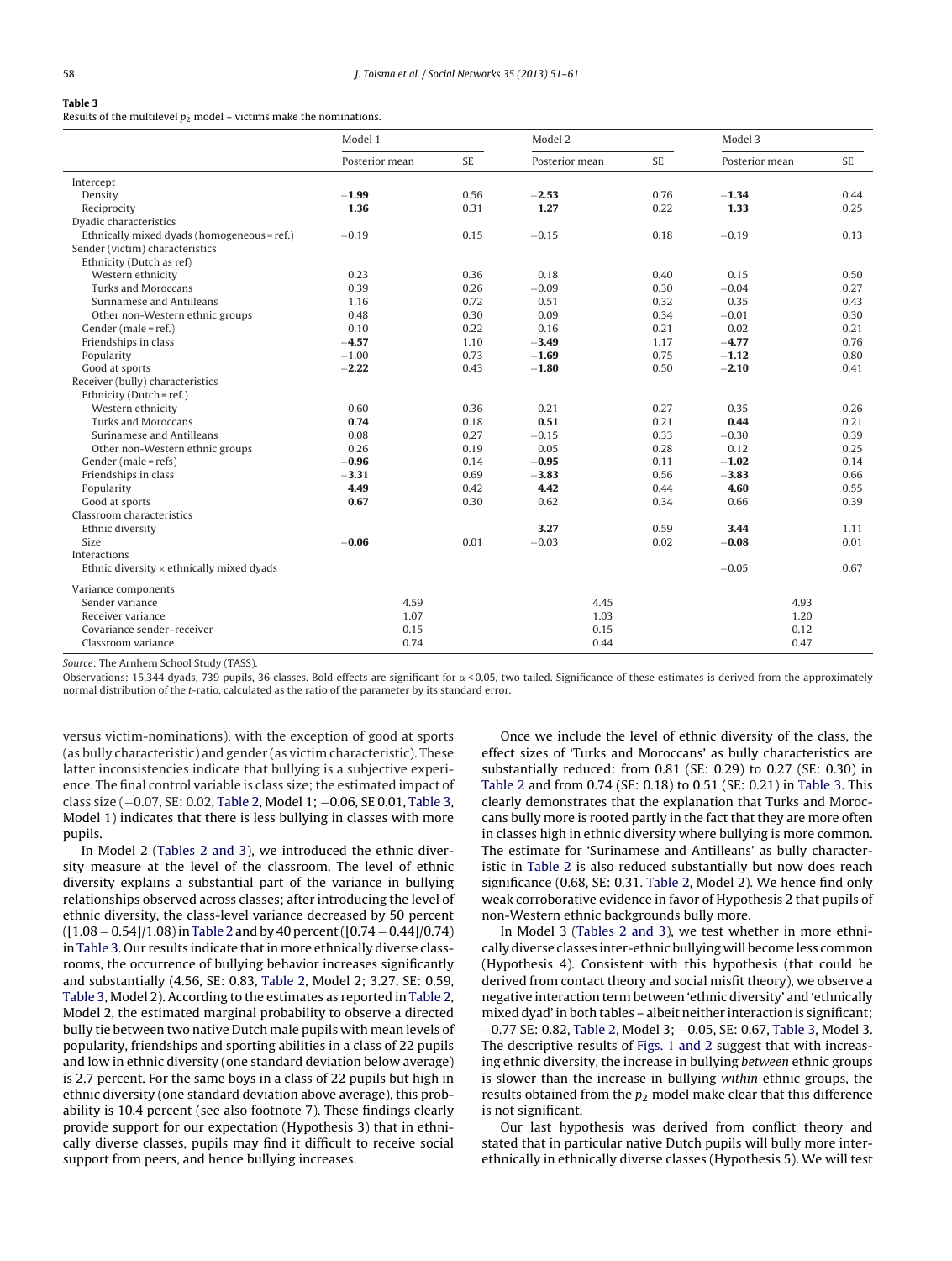**Table 4**

Results of the multilevel  $p_2$  model – bullies make the nominations.

|                                                  | Posterior mean | SE.  |
|--------------------------------------------------|----------------|------|
| Model 4a                                         |                |      |
| Ethnic diversity $\times$ sender Dutch           | 2.11           | 1.12 |
| Model 4b                                         |                |      |
| Sender Dutch $\times$ ethnically mixed dyads     | 0.40           | 0.37 |
| Model 4c                                         |                |      |
| Ethnic diversity $\times$ sender Dutch           | 2.98           | 1.88 |
| Sender Dutch $\times$ ethnically mixed dyads     | 0.46           | 0.52 |
| Ethnic diversity $\times$ ethnically mixed dyads | 0.65           | 1.46 |
| Ethnic diversity $\times$ sender                 | $-1.06$        | 2.20 |
| Dutch $\times$ ethnically mixed dyads            |                |      |

Source: The Arnhem School Study (TASS).

Observations: 15,344 dyads, 739 pupils, 36 classes. Bold effects are significant for  $\alpha$  < 0.05, two tailed. Significance of these estimates is derived from the approximately normal distribution of the t-ratio, calculated as the ratio of the parameter by its standard error.

this hypothesis in a stepwise procedure and, for reasons of parsimony, show results for bully nominations only (Table 4). Results based on victim reports lead to similar conclusions and are available on request. We first assessed whether native Dutch pupils in particular bully more in ethnically diverse classes. We find weak corroborative evidence for this claim (2.11 SE: 1.12, Table 4, Model 4a). In a second step we showed that, in general, native Dutch – just as pupils with an ethnic minority background – do not engage more often in inter-ethnic bullying compared to intra-ethnic bullying; the interaction between native Dutch (sender characteristic) and ethnically mixed dyad is not significant (0.40, SE: 0.37, Table 4, Model 4b). In our last model we find that, contrary to Hypothesis 5, Native Dutch bullies do not especially pick minority pupils as their target in more ethnically diverse classes; the three-way interaction is not significant (−1.06, SE: 2.20, Model 4c).

#### 4.3. Robustness check, controlling for parental education

As a final robustness check, we controlled for parental education at all levels of analysis (dyadic, sender, receiver and class) among a subsample for which this information was available (14,350 dyads nested in 683 pupils nested in 33 classes). Among this subsample, results without controlling for parental education were similar to those presented in [Tables](#page-6-0) 2 and 3. In classes with higher mean levels of parental education, bullying is less common; the parameter estimates for 'mean parental education' are −0.20 (SE = 0.06; bully nominations) and −0.32 (SE = 0.08; victim nominations; results not shown). This also explains why in larger classes bullying is less common: larger classes have higher mean levels of parental education [\(Appendix](#page-9-0) [A\).](#page-9-0) As a consequence, the effect of class size is reduced to almost null after controlling for mean parental education of the class. The effect of ethnic diversity is also to some extent interpreted by mean parental education; after controlling for mean parental education, the parameter estimate of 'ethnic diversity' is reduced by approximately 11 percent (from 2.75, SE = 0.98 to 2.46, SE = 0.98) when bullies are nominators and by 25 percent (from 1.58, SE = 0.69 to 1.18, SE = 0.80) when victims were nominators.<sup>8</sup> That said, even after controlling for parental education, bullying is significantly more common in ethnically diverse classes, according to the bully perspective.

# **5. Discussion**

In this study we set out to answer the question "Who is bullying whom?" within multi-ethnic school classes. We took into account the distinction between intra-ethnic and inter-ethnic bullying and expected that the level of ethnic diversity of school classes could affect the prevalence of bullying as well. We acknowledged that ethnic minorities and native Dutch may have different patterns of involvement in bullying toward ethnic in- and outgroups. We looked at bullies and their victims as part of dyads: pairs of pupils that can share specific characteristics (e.g. ethnically mixed or homogenous pairs). We refrained from using umbrella concepts for ethnic categories when possible, and used detailed information on the ethnic background of the respondents in our sample to identify ethnically mixed or homogeneous bully–victim pairs and to measure the level of ethnic diversity in each class. We applied multilevel  $p_2$  models, allowing us to take into account the complex scenario in which bullying manifests itself: school classes with different ethnic compositions where pupils can engage in bullying toward their classmates of either the same or different ethnicity. We used both bullies and victims reports of bullying to give more robustness to our conclusions. We controlled for previously identified predictors of bullying to assess the net impact of our determinants of interest: the ethnic composition of a bully–victim pair, ethnicity of bully and victim, and the ethnic diversity of the class.

We showed that bullying between pupils of a different ethnic background is just as common as bullying within one's own ethnic group.

The chance to be victimized does not depend on the ethnicity of the pupil. Once we control for the level of ethnic diversity of the class, Turks and Moroccans no longer state themselves that they bully significantly more than native Dutch. However, according to victims, Turks and Moroccans bully significantly more than native Dutch. Conclusions on the impact of ethnicity on bullying are hence contingent on whether bully-nominations or victim-nominations are used to measure bullying. It may also imply that bullying is not only a subjective experience for bullies and victims but also between ethnic groups. A necessary step for future research is to formally assess measurement equivalence of bullying across ethnic groups.

Our most important finding is that in ethnically diverse classes both inter- and intra-ethnic bullying is more common. Especially ethnic minorities find themselves in ethnically diverse classes, and without controlling for this class characteristic, scholars may hence prematurely conclude that ethnic minorities bully more. The reported detrimental impact of the level of ethnic diversity in the class is likely to refer to a real phenomenon; we observe it for both inter- and intra-ethnic bullying, both when we use bully-nominations and victim-nominations. Moreover, we do not consider it likely that our results are an artifact of measurement non-equivalence between ethnic groups as this is not likely to be influenced by the level of ethnic diversity of the class.

We would like to mention two other weaknesses of our study, aside from the possible non-equivalence of the bullying measure across ethnic groups. First, we mentioned that the impact of the level of ethnic diversity of the class is to some extent interpreted by mean levels of parental education. In ethnically diverse classes, bullying – both inter- and intra-ethnic – is more common. This is in part due to differences in mean levels of parental education across classes. With a more comprehensive measurement of parents' socio-economic status, the effect of ethnic diversity may possible be even further explained. Secondly, we acknowledge that children are not just arranged in series of dyads, but may also form triads and more complicated group structures. In ethnically diverse classrooms, different friendship networks may be formed than in homogeneous classes, and these network structures may affect the prevalence ofinter- and intra-ethnic bullying. How these structures affect bullying remains to be investigated.

The finding that both inter- and intra-ethnic bullying are negatively affected by ethnic diversity echoes Putnam's statement that

 $^8\,$  In the baseline model, parental education was already included as control variables at the dyad level and at the sender and receiver levels.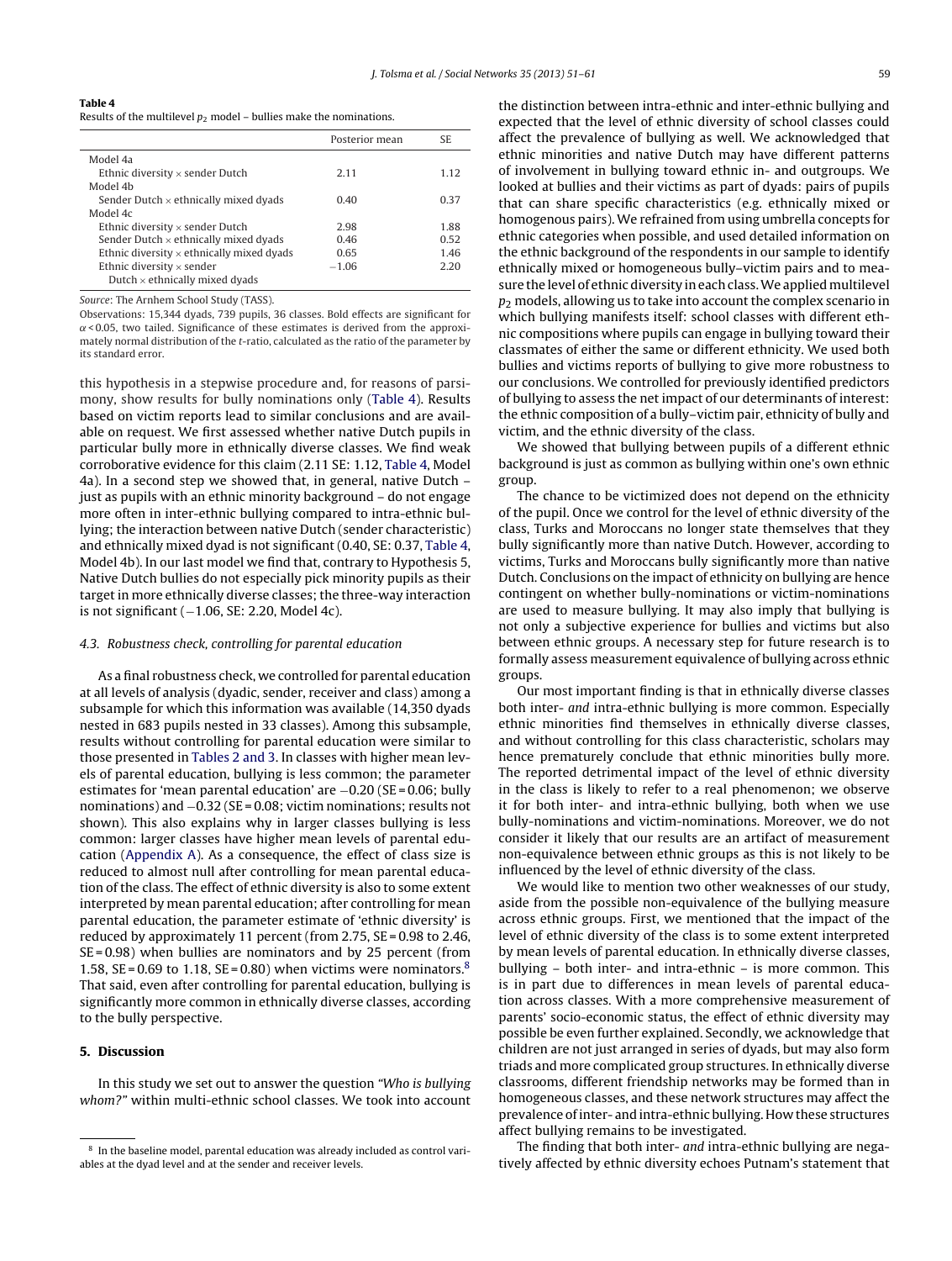<span id="page-9-0"></span>higher levels of ethnic diversity trigger social isolation and erode relationships between and within ethnic groups ([Putnam,](#page-10-0) [2007\);](#page-10-0) not a very positive message for our increasingly ethnically diverse classrooms. However, our hypotheses derived from conflict theory did not meet strong corroborative evidence. Based on this study, we tentatively conclude that ethnic tensions are not very salient between ethnic groups or do not play an important role in explaining the occurrence of a bully–victim relationship in primary schools. Similarly, someone's ethnicity does not provide an important signal for someone's otherness, thereby offering a reason or explanation to be bullied.

In ethnically diverse classes, pupils may have fewer friends to protect themselves from being victimized, but a possible – admittedly post hoc – alternative explanation for our observation that bullying is more common in ethnically diverse classes might be that teachers are not able to maintain discipline and control in these classes. This, in turn, may be due to the more diverse pupil population, or due to the fact that less experienced or less able teachers are in front of ethnically diverse classes. Our data do not allow exploring these potential alternative explanations that have high practical relevance for counter-balancing the damaging effect of ethnic diversity, leaving it as an open invitation for future research.

# **Appendix A. Correlations between variables at the class level**

|                                       | D       | W       | TM      | <b>SA</b> | <b>ONW</b> | <b>NEG</b> | <b>SES</b> | SC     | HI   |
|---------------------------------------|---------|---------|---------|-----------|------------|------------|------------|--------|------|
| Dutch(D)                              | 1.00    |         |         |           |            |            |            |        |      |
| Western ethnicity (W)                 | 0.30    | 1.00    |         |           |            |            |            |        |      |
| Turks and Moroccans (TM)              | $-0.86$ | $-0.31$ | 1.00    |           |            |            |            |        |      |
| Surinamese and Antilleans (SA)        | $-0.39$ | $-0.23$ | 0.09    | 1.00      |            |            |            |        |      |
| Other non-Western ethnic groups (ONW) | $-0.60$ | $-0.34$ | 0.18    | 0.30      | 1.00       |            |            |        |      |
| Number ethnic groups in class (NEG)   | $-0.42$ | 0.05    | 0.04    | 0.47      | 0.62       | 1.00       |            |        |      |
| SES class (SES) <sup>a</sup>          | 0.79    | 0.23    | $-0.76$ | $-0.28$   | $-0.36$    | $-0.24$    | 1.00       |        |      |
| Size class (SC)                       | 0.49    | 0.14    | $-0.44$ | $-0.27$   | $-0.22$    | 0.07       | 0.70       | 1.00   |      |
| Ethnic diversity (HI)                 | $-0.72$ | $-0.12$ | 0.39    | 0.57      | 0.68       | 0.75       | $-0.69$    | $-.45$ | 1.00 |

Bold effects are significant for  $\alpha$  < 0.05, two tailed.

<sup>a</sup> Values calculated for 33 classes.